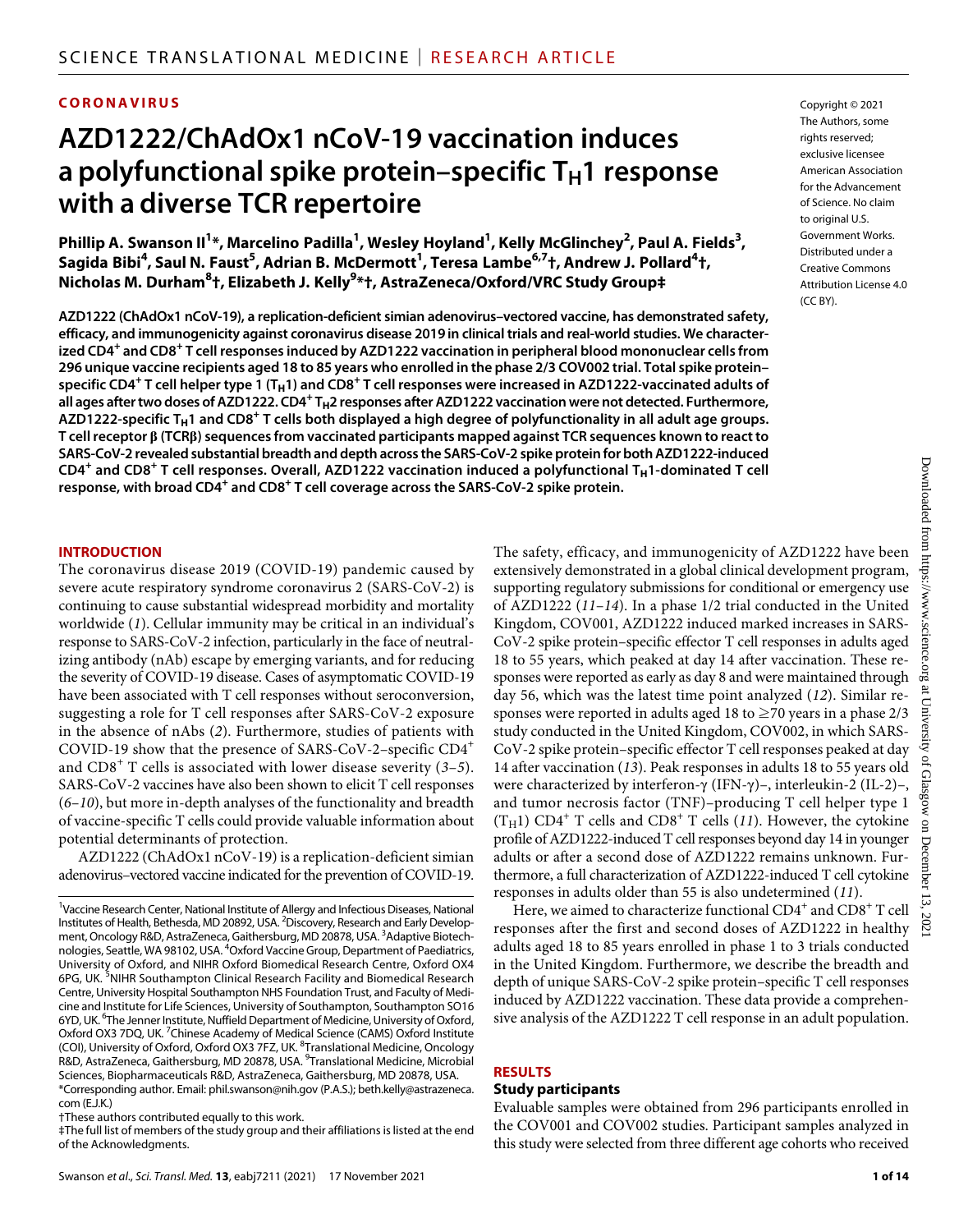two doses of either  $5 \times 10^{10}$  virus particles of AZD1222 or control meningococcal conjugate vaccine (MenACWY) (Table 1). Of the 296 participants, 83 participants were analyzed for spike protein– specific cytokine secretion by intracellular cytokine staining (ICS), and 233 were analyzed by T cell receptor (TCR) sequencing. Twenty participants had samples in both sets of analyses.

# AZD1222 induced strong T<sub>H</sub>1-biased T cell responses **to the SARS-CoV-2 spike protein**

SARS-CoV-2 spike protein–specific T cell responses from all participants vaccinated with AZD1222 or MenACWY were assessed by measuring intracellular cytokine production in peripheral blood mononuclear cells (PBMCs) after in vitro stimulation with two separate overlapping peptide pools covering the entire SARS-CoV-2 spike protein sequence. Total spike protein–specific  $T_H1$  responses significantly increased from a median frequency of 0.01% [interquartile range (IQR), 0.00 to 0.03] at day 0 to 0.063% (IQR, 0.04 to 0.11) in AZD1222-vaccinated participants at day 28 after vaccination and 0.062% (IQR, 0.04 to 0.10) at day 56 after vaccination (4 weeks after the second dose) (*P* < 0.0001; Fig. 1A and table S1). In MenACWY-vaccinated participants, no increases in the median frequencies of spike protein–specific  $T_H1$  responses were observed over time.  $T_H1$  responses in AZD1222-vaccinated participants were significantly greater than the median frequencies from those who received MenACWY at both day 28 (0.01% median frequency; IQR, 0.00 to 0.02; *P* < 0.0001) and day 56 (0.02% median frequency; IQR, 0.01 to 0.02; *P* < 0.0001) after vaccination although lower than the responses observed in convalescent patients with COVID-19 (0.13% median frequency; IQR, 0.12 to 0.21) (fig. S1A). The  $T_H1$ response followed a hierarchical pattern of cytokine production, with most spike protein–specific  $T_H1$  cells producing TNF (0.06%) median frequency; IQR, 0.03 to 0.08), followed by IL-2 (0.04% median frequency; IQR, 0.02 to 0.07) and IFN- $\gamma$  (0.03 median frequency; IQR, 0.01 to 0.04) at day 56 after vaccination (Fig. 1B and fig. S1B). Spike protein–specific  $T_H2$  responses were near absent after AZD1222 vaccination (Fig. 1, C and D, and fig. S1C).

In comparison with the  $T_H1$  response, total spike protein–specific CD8<sup>+</sup> T cells were detected at lower frequencies at day 28 and day 56 after vaccination. However, at day 56 after AZD1222 vaccination, the 0.34% (IQR, 0.02 to 0.07) median frequency of spike protein– specific CD8<sup>+</sup> T cells was significantly elevated compared with the 0.04% median frequency (IQR, 0.00 to 0.02; *P* < 0.0001) at day 0 and compared with the median frequency of 0.01% (IQR, 0.00 to 0.06; *P* = 0.0296) at day 56 in participants vaccinated with MenACWY

**Table 1. Details of participants included in this analysis.**

(Fig. 1E and table S1). Spike protein–specific CD8<sup>+</sup> T cell responses induced by AZD1222 were also equivalent to those observed in convalescent patients with COVID-19 (0.04% median frequency; IQR, 0.02 to 0.10) (fig. S2A). In contrast to the  $T_H1$  response, at day 56, most spike protein–specific CD8<sup>+</sup> T cells produced IFN- $\gamma$  with a median frequency of 0.03% (IQR, 0.01 to 0.07), followed by TNF (0.02% median frequency; IQR, 0.01 to 0.05) and IL-2 (0.01% median frequency; IQR, 0.00 to 0.03) (Fig. 1F and fig. S2B). Using a twofold increase in any spike protein–specific  $CD4^+$  and  $CD8^+$  T cell responses, study participants vaccinated with AZD1222 induced response rates of 79.2 and 68.6%, respectively, 28 days after a second dose (table S2). These data demonstrate that AZD1222 elicited a robust  $T_H1$ -dominated T cell response with an expanded CD8<sup>+</sup> T cell response after vaccination compared with day 0 albeit at a smaller magnitude than the CD4<sup>+</sup> response.

# **AZD1222 vaccination generated a polyfunctional CD4+ T cell cytokine response across adult age groups**

To determine whether CD4<sup>+</sup> T cell responses to AZD1222 vaccination varied by age, we performed subgroup analyses according to participants' age (18 to 55, 56 to 69, and  $\geq$  70 years). Significant increases in spike protein–specific CD4+ T cell responses at day 28 over day 0 were observed for participants within each age group (18 to 55,  $P < 0.0001$ ; 56 to 69,  $P = 0.0015$ ;  $\geq 70$  years,  $P = 0.0024$ ; Fig. 2A). The median frequency of spike protein-specific CD4<sup>+</sup> T cells producing any  $T_H1$  cytokine increased from 0.00% (IQR, 0.00 to 0.02) at day 0 to 0.05% (IQR, 0.03 to 0.10) at day 56 for 18- to 55-year-olds, 0.02% (IQR, 0.01 to 0.05) at day 0 to 0.08% (IQR, 0.04 to 0.11) at day 56 for 56- to 69-year-olds, and 0.01% (IQR, 0.00 to 0.02) at day 0 to 0.06% (IQR, 0.04 to 0.08) at day 56 in  $\geq$ 70-year-olds. Individual  $T_H1$  cytokine production followed a similar hierarchical pattern within each age group (TNF  $>$  IL-2  $>$  IFN- $\gamma$ ) (Fig. 2A, fig. S3A, and table S3). However, the kinetics of the AZD1222-specific  $T_H1$  cell response differed by age. In participants aged 18 to 55 years, the median frequency of spike protein-specific CD4<sup>+</sup> T cells producing any  $T_H1$  cytokine increased to 0.06% (IQR, 0.04 to 0.09) at day 28 and remained at a consistent frequency through day 56 after vaccination (Fig. 2A). In participants aged 55 to 69 years, any response median frequency of the spike protein–specific  $T_H1$  peaked at 0.13% (IQR, 0.07 to 0.16) on day 28 and declined by day 56 despite receiving a second vaccine dose. Although  $T_H1$  cell responses observed at day 28 after vaccination were at a lower frequency in participants aged  $\geq$  70 years compared with other age groups (0.04% median frequency; IQR, 0.02 to 0.06), spike protein–specific responses

| Table 1. Details of participants included in this analysis. |      |                          |                  |                  |                         |  |
|-------------------------------------------------------------|------|--------------------------|------------------|------------------|-------------------------|--|
|                                                             |      | <b>Patients all ages</b> | Patients aged 18 | Patients aged 56 | Patients aged $\geq 70$ |  |
| <b>ICS</b> flow                                             |      | 26                       |                  |                  |                         |  |
|                                                             |      |                          |                  |                  |                         |  |
|                                                             | lota |                          |                  |                  |                         |  |
|                                                             |      |                          |                  |                  |                         |  |
|                                                             |      |                          |                  |                  |                         |  |
|                                                             |      |                          |                  |                  |                         |  |

13, . 2021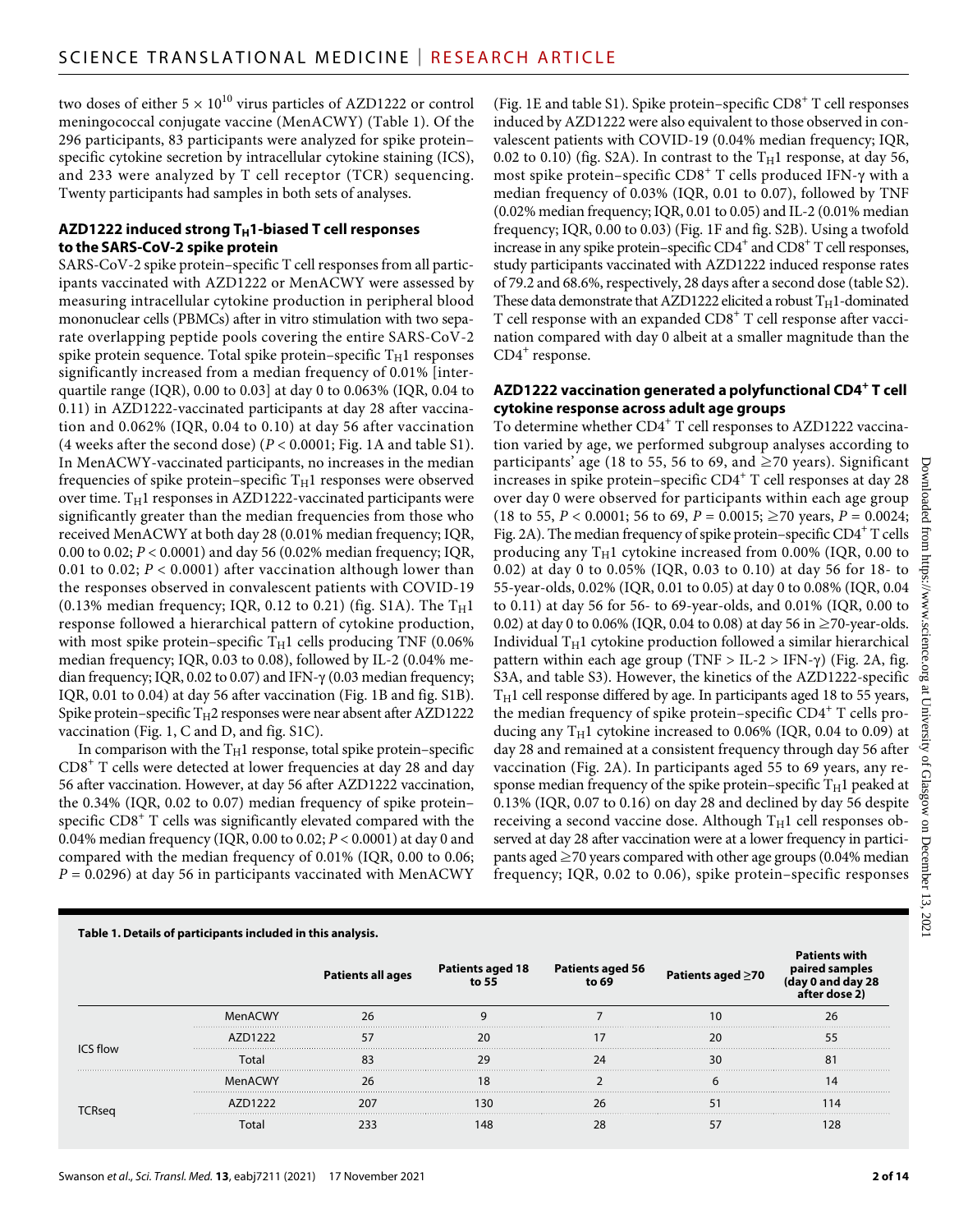Fig. 1. T<sub>H</sub>1 and CD8<sup>+</sup> T cell responses are elicited **after vaccination with AZD1222 or MenACWY.** PBMCs from human participants vaccinated with AZD1222 or MenACWY at the indicated time point after vaccination were stimulated with SARS-CoV-2 spike peptide pools, and the intracellular cytokine response was measured. (**A**) Frequencies of total spike protein-specific CD4<sup>+</sup>T cells producing any combination of  $T_H1$  (IFN- $\gamma$ , IL-2, or TNF) cytokines are shown. (**B**) Frequencies of total spike protein-specific CD4<sup>+</sup> T cells producing individual  $T_H1$  cytokines at the indicated time points are shown. (**C**) Frequencies of total spike protein–specific CD4<sup>+</sup> T cells producing any combination of  $T_H2$  (IL-4 or IL-13) cytokines are shown. (**D**) Frequencies of total spike protein–specific  $CD4^+$  T cells producing individual T<sub>H</sub>2 cytokines at the indicated time points are shown. (**E**) Frequencies of total spike protein–specific CD8<sup>+</sup> T cells producing any combination of IFN- $\gamma$ , IL-2, or TNF after vaccination with AZD1222 or MenACWY. (**F**) Frequencies of individual CD8<sup>+</sup> T cell cytokines at the indicated time points in participants vaccinated with AZD1222. For all data, responses to each peptide pool were combined to determine the total spike protein– specific response. In the box and whisker plots, the horizontal line represents median, boxes represent IQR, whiskers extend to the minimum and maximum, and symbols represent each participant. Significant differences between AZD1222 and MenACWY at each time point were determined by two-tailed Mann-Whitney tests. Significant differences between time points within each vaccine group were determined by Kruskal-Wallis test with Dunn's test to correct for multiple comparisons. All comparisons are not significant unless stated as significant; \**P* < 0.05 and \*\*\*\**P* < 0.0001.

demonstrated an increased frequency at day 56, potentially aided by the second vaccine dose at day 28. No age-specific differences in AZD1222-specific  $T_H1$  cell responses were observed at day 56.

The frequencies (Fig. 2B) and proportions (Fig. 2C) of AZD1222-specific  $T_H1$  cells producing each combination of  $T_H1$  cytokines were compared among age groups at day 28 and day 56 after vaccination. Spike protein–specific  $T_H1$ cells displayed a high degree of poly-



MenACWY 0 AZD1222

0.001

Downloaded from https://www.science.org at University of Glasgow on December 13, Downloaded from https://www.science.org at University of Glasgow on December 13, 2021. 2021

functionality at day 28 after vaccination in all three age groups, with 50% of the spike protein–specific CD4+ T cells in 18- to 55-year-olds and 65% of the responses in 56- to 69- and  $\geq$  70-year-olds producing two or more  $T_H1$  cytokines. Spike protein–specific  $T_H1$  cells remained polyfunctional through day 56 among participants aged 56 to 69 and  $\geq$ 70 years. However, in participants aged 18 to 55 years, the proportion of polyfunctional spike protein–specific  $T_H1$  cells increased to 64%. Furthermore, at day 56, spike protein–specific  $T_H1$  cells producing all three cytokines represented 32% of the response in participants

aged 18 to 55, 28% in participants aged 56 to 69 years, and 23% in participants aged  $\geq$ 70 years. These data show that AZD1222 induces a polyfunctional  $T_H1$  cell response that is equivalent in frequency and functionality across all adult age groups at day 56 after vaccination.

0.001

Day 0 Day 28 Day 56 Day 0 Day 28 Day 56

 $\bullet$  IFN-y  $\quad \blacksquare$  IL-2  $\quad \triangle$  TNF

# **Polyfunctional CD8<sup>+</sup> T cell responses are generated after AZD1222 vaccination**

AZD1222-specific CD8<sup>+</sup> T cell responses were generated in all age groups but at lower frequencies compared with the  $T_H1$  responses.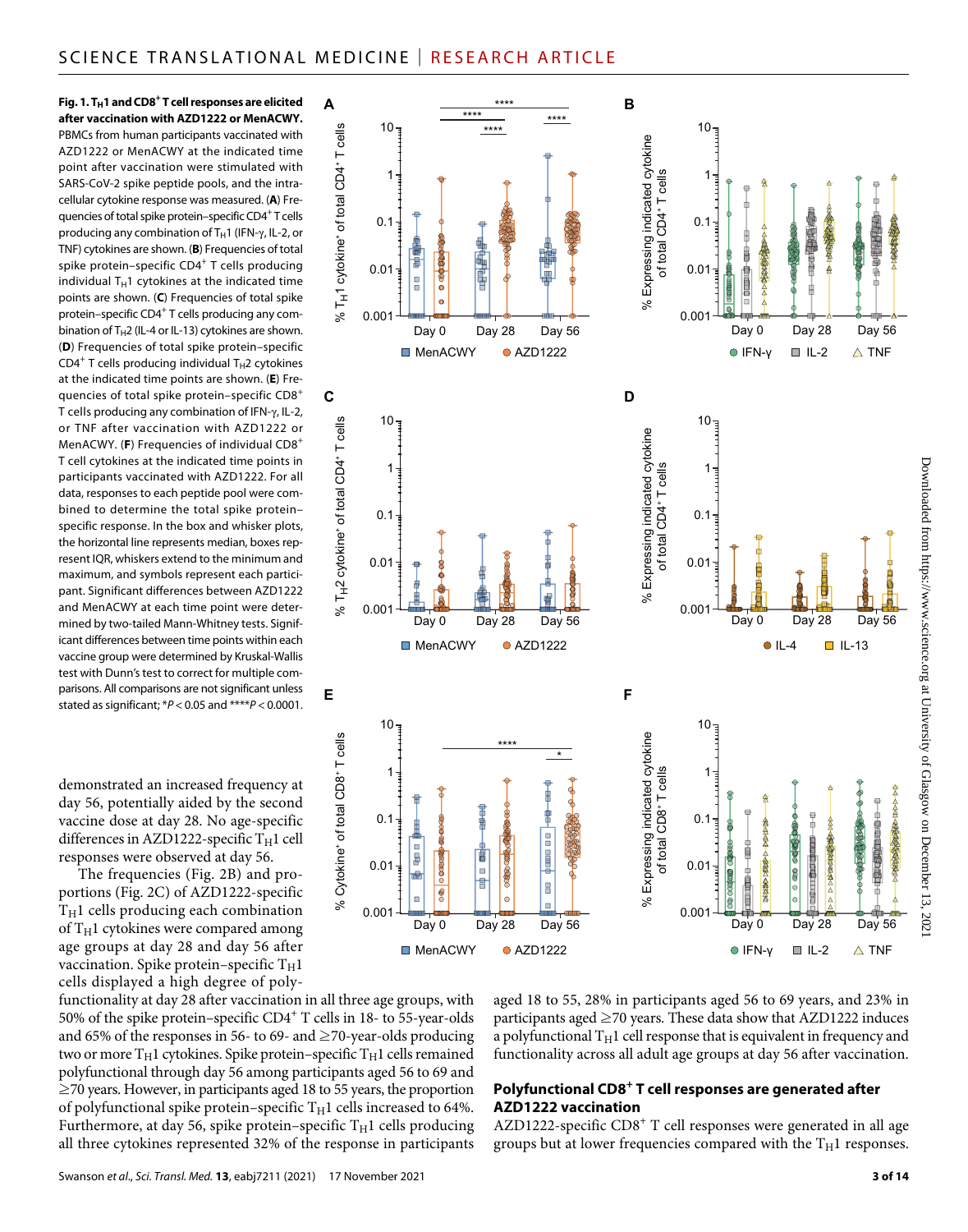

Fig. 2. Age-specific CD4<sup>+</sup> T cell responses are observed after AZD1222 vaccination. (A) Median frequencies with IQRs are shown for CD4<sup>+</sup>T cells from participants within each age cohort producing IFN- $\gamma$ , IL-2, TNF, or any combination of these cytokines at the indicated time points after stimulation with SARS-CoV-2 spike peptide pools. Significant differences between time points within each vaccine group were determined by Kruskal-Wallis tests with Dunn's test to correct for multiple comparisons. All comparisons are not significant unless stated as significant; \*\**P*<0.01, \*\*\**P* < 0.001, and \*\*\*\*P < 0.0001. (B) Frequencies of antigen-stimulated CD4<sup>+</sup> T cells producing each combination of IFN- $\gamma$ , IL-2, and TNF cytokines at day 28 (left) or day 56 (right) after vaccination are shown. Individual participant responses are shown with median represented by the horizontal line. (**C**) Pie graphs indicate the total proportion of spike protein–specific  $T_H1$  cytokine production averaged for all participants within the indicated age groups at day 28 and day 56 after vaccination. A proportion of multicytokine responses are represented by the black (three cytokines) and gray (two cytokines) arcs.

Spike protein–specific  $\text{CD8}^+$  T cell responses peaked at day 28 after vaccination in participants aged 18 to 55 years (0.04% median frequency; IQR, 0.00 to 0.07) and 56 to 69 years (0.02% median frequency; IQR, 0.01 to 0.05), with little change at day 56 for 18- to

55-year-olds (0.03% median frequency; IQR, 0.01 to 0.11) or 56- to 69-year-olds (0.03% median frequency; IQR, 0.02 to 0.07) (Fig. 3A, fig. S3B, and table S3). However, participants aged  $\geq$ 70 years seemed to benefit from a second vaccine dose, because significant expansion of spike protein–specific CD8<sup>+</sup> T cells was observed at day 56 after vaccination (0.03% median frequency; IQR, 0.02 to 0.06) above day 0 (0.01% median frequency; IQR, 0.00 to 0.03; *P* = 0.0103) and day 28 (0.01% median frequency; IQR, 0.00 to 0.02;  $P = 0.0050$ ). By day 56, no statistical differences in spike protein– specific CD8<sup>+</sup> T cell responses were observed among age groups.

The frequency and proportion of each combination of spike protein–specific CD8+ T cell cytokines were also examined for each age group. At day 28 after vaccination, 51% of spike protein– specific CD8<sup>+</sup> T cells in participants aged 18 to 55 and 58% of spike protein– specific CD8 T cells in participants aged ≥70 years only produced a single cytokine (Fig. 3, B and C). However, participants aged 56 to 69 years generated a multicytokine response at day 28 after vaccination, with 72% of spike protein– specific CD8<sup>+</sup> T cells producing two or more cytokines. Although the total frequency of spike protein–specific  $CD8<sup>+</sup>$ T cells in participants aged 18 to 55 years did not increase from day 28 to day 56, the proportion of multicytokine-producing cells increased to 74% of all responding CD8<sup>+</sup> T cells, with 32% of responding CD8+ T cells producing TNF, IL-2, and IFN-y. Frequencies of polyfunctional spike protein–specific CD8<sup>+</sup> T cells in participants aged ≥70 years also increased from day 28 to day 56, with 23% producing TNF, IL-2, and IFN- $\gamma$  at day 56. Together, these data demonstrate that AZD1222-specific CD8<sup>+</sup> T cells are largely polyfunctional and that the size of the response is equivalent across all age groups at day 56 after vaccination. The correlation between the magnitude of nAb response and frequency of spike protein–specific  $CD4^+$   $\mathrm{T_H1}$   $\mathrm{T}$  cell response was further examined in a subset of AZD1222- and MenACWY-vaccinated study participants (fig. S4). Although

no correlations were observed between the magnitude of nAb responses and frequency of  $T_H1$  responses after a first or second dose of AZD1222, this may be influenced by the limited sample size (*n* = 34) for which both humoral and cell-mediated responses were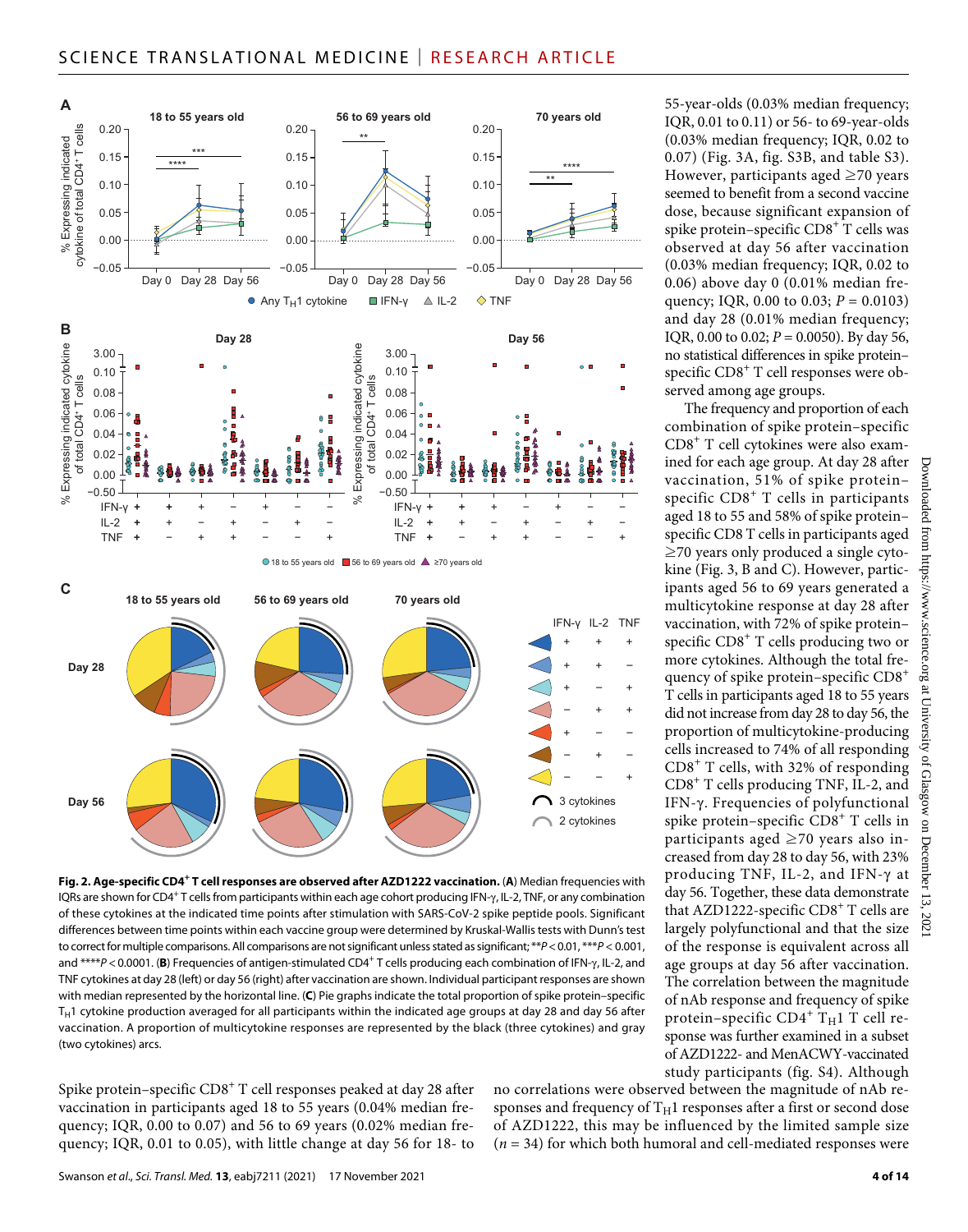

available. If these data are observed in a larger cohort, then it may indicate that T cell responses can complement a lower-magnitude nAb response in those vaccinated with AZD1222.

#### **AZD1222-specific T cell responses were genetically diverse and covered a broad range of SARS-CoV-2 spike protein epitopes**

To better understand the diversity and specificity of the T cell response to SARS-CoV-2 spike protein after AZD1222 vaccination, we performed  $TCR\beta$  chain sequencing on 233 PBMC samples collected at day 0 and day 28 after the second dose. Individual TCRs in each repertoire were compared against a library of TCRs with known specificity for SARS-CoV-2 that had been generated using the Multiplex Identification of T cell Receptor Antigen Specificity (MIRA) platform (*15*). The total number of unique and total **Fig. 3. Age-specific CD8+ T cell responses are elicited after AZD1222 vaccination.** (**A**) Median frequencies with IQRs of  $CDS<sup>+</sup>$  T cells producing IFN-y, IL-2, TNF, or any combination of these cytokines are shown for the indicated time points after stimulation with SARS-CoV-2 spike peptide pools. Significant differences between time points within each vaccine group were determined by Kruskal-Wallis tests with Dunn's test to correct for multiple comparisons. All comparisons are not significant unless stated as significant; \**P*<0.05 and \*\**P* < 0.01. (**B**) Frequencies of antigen-stimulated CD8<sup>+</sup> T cells producing each combination of IFN- $\gamma$ , IL-2, and TNF cytokines at day 28 (left) or day 56 (right) after vaccination at the individual level are shown. Individual participant responses are shown with the median represented by the horizontal line. (**C**) Pie graphs indicate the total proportion of spike protein–specific CD8<sup>+</sup> T cell cytokine production within the indicated age groups at day 28 and day 56 after vaccination. A proportion of multicytokine responses are represented by the black (three cytokines) and gray (two cytokines) arcs.

antigen-specific TCRs before and after vaccination was characterized for each repertoire. PBMCs from study participants treated with two doses of AZD1222 at different dose intervals were used to increase the power of the TCR repertoire analysis. In addition to the participants used in the ICS analysis who received a second dose at about 4 weeks (18 to 60 days) after initial vaccination, a second cohort of participants who received a second dose at about 12 weeks (61 to 130 days) after vaccination was also analyzed. Participants vaccinated with AZD1222 at about the 4-week and 12-week second dose schedules both had a significant increase in the fraction of total T cells that were spike protein spe-

cific (SARS-CoV-2–associated T cells of total T cells; depth) (*P* < 0.0001; fig. S5A) and in the fraction of unique TCRs that were spike protein specific (SARS-CoV-2–associated unique TCRs of total unique TCRs; breadth) (fig. S5B) after the second dose. There was no statistical difference in either the depth or the breadth of the responses between the two dosing regimens. Because of this equivalency, data from these two dosing regimens were combined into single "day 0" and "day 28 after the second dose" groups. Looking first at the breadth of spike protein–specific TCRs from

AZD1222-vaccinated participants, a significant increase was observed from day 0 to day 28 after the second dose  $(P < 0.0001$ ; Fig. 4A). Furthermore, spike protein–specific TCR breadth was also significantly elevated in AZD1222-vaccinated participants compared with MenACWY-vaccinated participants at day 28 after the second dose (*P* < 0.0001; Fig. 4A). No increase in TCR breadth of non– spike protein–specific SARS-CoV-2 TCRs was observed in either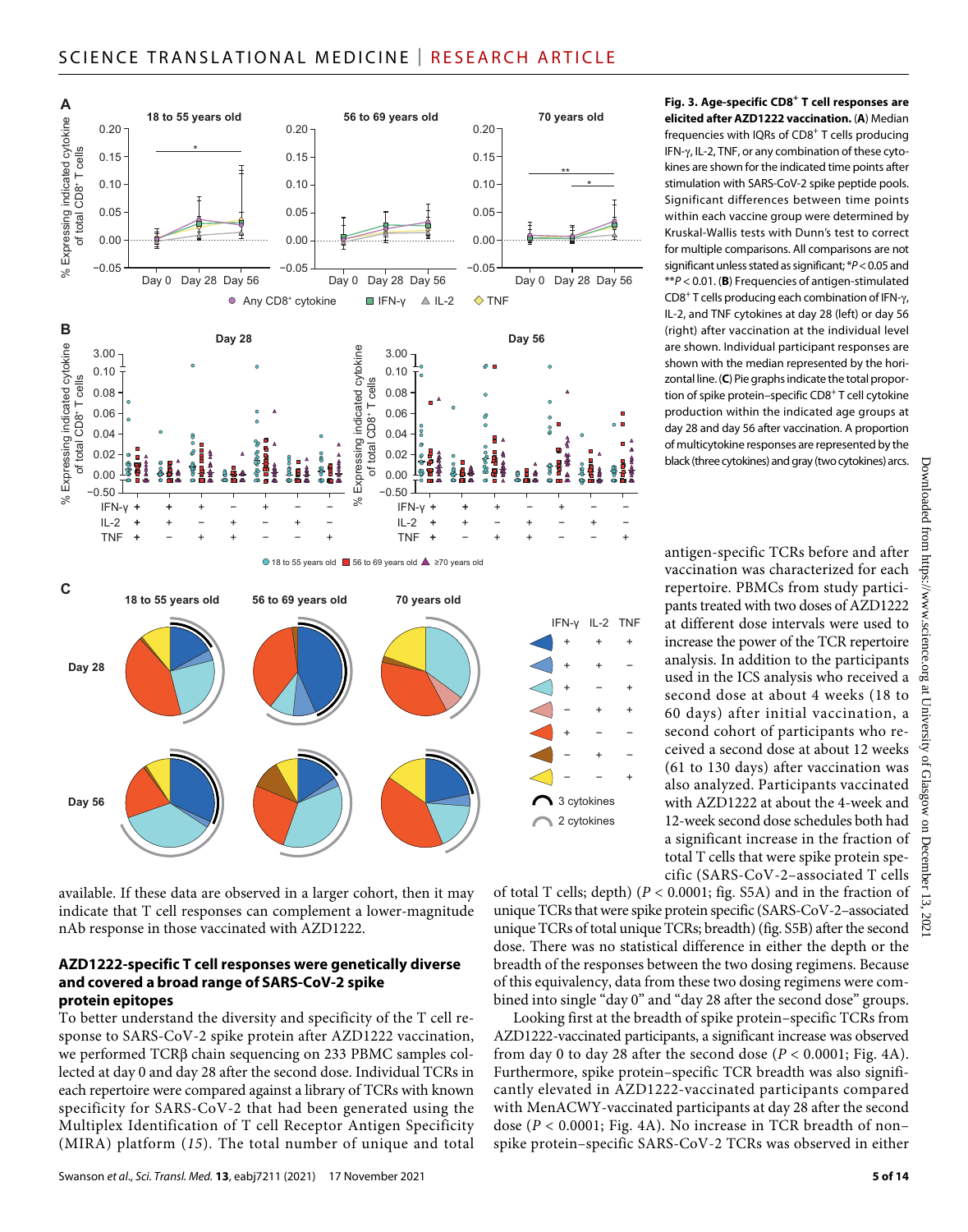

**Fig. 4. Spike protein–specific TCR breadth and depth increased after vaccination with two doses of AZD1222.** (**A**) Spike protein–specific TCR breadth after dose two (D2) of vaccination with MenACWY (blue) or AZD1222 (orange) is shown. Breadth indicates SARS-CoV-2–associated unique TCRs of total unique TCRs. (**B**) Spike protein– specific TCR breadth is shown disaggregated by age. (**C**) Spike protein–specific TCR depth after vaccination with MenACWY (blue) or AZD1222 (orange) is shown. Depth indicates SARS-CoV-2–associated T cells of total T cells. (**D**) Spike protein– specific TCR depth is shown disaggregated by age. Data are  $log_{10}$ -transformed, where all 0 values have been converted to half of the lowest nonzero value. In the box and whisker plots, the horizontal line represents median, boxes represent IQR, whiskers extend to the minimum and maximum, and symbols represent each participant. The dotted lines represent the lower detected value. Significant differences were determined by one-way ANOVA followed by Sidak's multiple comparisons tests. All comparisons are not significant unless stated as significant; \*\*\**P* < 0.001 and \*\*\*\**P* < 0.0001.

AZD1222- or MenACWY-vaccinated participants (fig. S6A). When participants were separated by age cohorts, all three age groups had a significant increase in spike protein–specific TCR breadth from day 0 to day 28 after the second dose (*P* < 0.0001; Fig. 4B). In addition to TCR breadth, total TCR templates were also quantified for each group. Further confirming the ICS data (Fig. 1), the number of spike protein–specific TCRs, or depth, was significantly increased in AZD1222-vaccinated participants at day 28 after the second dose compared with day 0 and also compared with MenACWY-vaccinated participants (*P* < 0.0001; Fig. 4C). The trends observed with regard to spike protein–specific TCR depth after vaccination were the same across age groups, but in the 56 to 69 years group, these responses did not meet significance for depth of response, likely due to the lower power given the smaller number of analysis points for this age

group ( $P = 0.14$ ). Participants aged 18 to 55 years and  $\geq 70$  years displayed significant increases in spike protein–specific TCR depth after vaccination ( $P < 0.0001$  and  $P = 0.0003$ , respectively; Fig. 4D). In addition, two convalescent patients with COVID-19 were sequenced, and the depth and breadth of spike protein–specific T cells were comparable to patients at day 28 after the second dose (table S4). There were no changes in depth within non–spike protein–specific TCRs in AZD1222- or MenACWY-vaccinated participants (fig. S6B).

To better understand the breadth and depth of the T cell response in AZD1222-vaccinated participants, we mapped each unique spike protein–specific TCR sequence to the region of the spike protein to which it reacted in the MIRA data (15). Spike protein–specific CD4<sup>+</sup> T cell responses spanned the entire spike protein (Fig. 5, A and B, and table S5). Dominant responses (those with the highest frequency) were observed in the N-terminal region 160–218 and the C-terminal side 743-854. Fewer unique spike protein-specific CD8<sup>+</sup> T cell TCRs were sequenced, likely due to the lower response after vaccination at these time points (Fig. 1) and the greater human leukocyte antigen (HLA) restriction of class I peptides. Half of all unique CD8<sup>+</sup> TCRs mapped to a single region of the spike protein, with the other TCRs spread evenly across the other regions (Fig. 5, C and D). Overlaying known mutations in variants of concern, including B.1.1.7 and B.1.351, indicates that although nearly 30% of unique TCRs mapped to a single region of the spike protein that is mutated in the B.1.351 SARS-CoV-2 variant, nearly half of all unique spike protein–specific TCRs recognized epitopes outside of the mutated regions found in the B.1.351 and B.1.1.7 variants. Moreover, the mutation within this single region is a single point mutation, D215G. Therefore, these data demonstrate that AZD1222 vaccination induces an expansion of SARS-CoV-2 spike protein–specific T cells with TCR sequences that map to a number of epitopes across the entire spike protein.

## **DISCUSSION**

Correlates of protection against COVID-19 are currently undetermined (*16*); however, cellular immunity is associated with positive outcomes (*3*–*5*). Here, we have provided a comprehensive assessment of the T cell response to AZD1222 vaccination. AZD1222 vaccination elicited a robust and polyfunctional  $T_H1$ -dominated T cell response to the SARS-CoV-2 spike protein with a spike protein– specific CD8 $^+$  T cell response across all age groups 28 days after the second dose. These responses may be critical in reducing the clinical symptoms associated with COVID-19 disease, as evidenced by longitudinal follow-up of patients with SARS-CoV-2 infection, where rapid CD4 $^{\mathrm{+}}$  T cell responses in acute COVID-19 were shown to be associated with mild disease and accelerated viral clearance, and early appearance of SARS-CoV-2–specific T cells was associated with shorter duration of infection (*17*). In a study that measured SARS-CoV-2–specific antibodies, CD4<sup>+</sup>, and CD8<sup>+</sup> T cells in participants with a range of COVID-19 disease severities, severe or fatal disease was shown to be associated with minimal or lacking SARS-CoV-2-specific CD4<sup>+</sup> and CD8<sup>+</sup> T cell responses (3). Furthermore, SARS-CoV-2–specific CD4 $^+$  T cells were associated with less severe disease. SARS-CoV-2–specific  $\text{CD8}^+$  T cells were also associated with lower disease severity, reinforcing the potential importance of T cell–mediated immunity for minimizing disease caused by SARS-CoV-2 infection. Last, there is evidence with some vaccinations, such as influenza, that T cell–mediated immunity may be a more reliable correlate of protection than antibody responses in older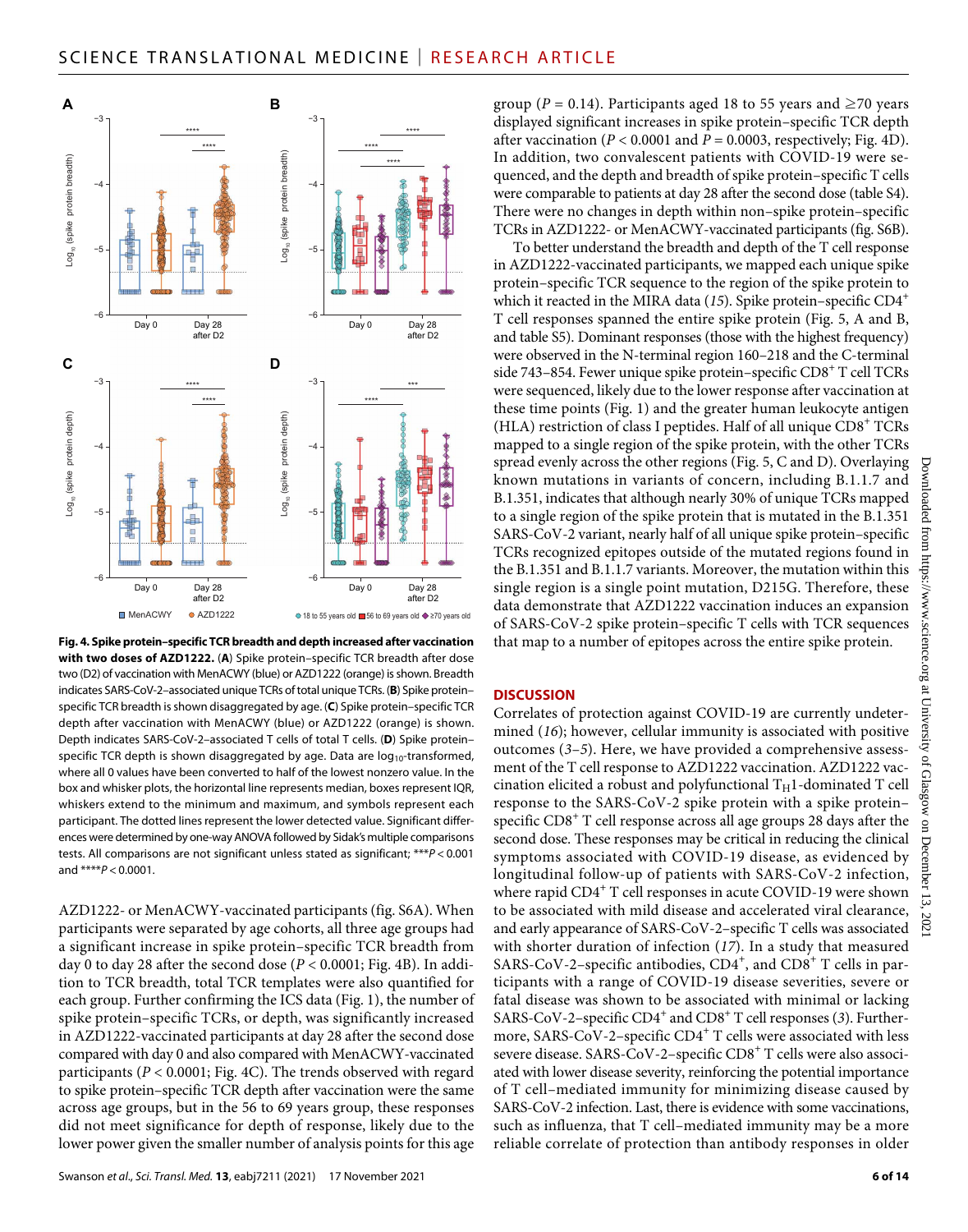

**Fig. 5. Spike protein–specific CD4<sup>+</sup> and CD8<sup>+</sup> T cell responses demonstrate substantial breadth and depth across the entire spike protein.** TCR sequences from participants vaccinated with AZD1222 at day 28 after the second dose were mapped against TCR sequences known to react to SARS-CoV-2. (**A** and **B**) CD4<sup>+</sup> T cell breadth (A) and depth (B) were analyzed for each participant. (C and D) CD8<sup>+</sup> T cell breadth (C) and depth (D) were analyzed for each participant. The number of participants displaying responses for each epitope region is indicated at the top of each plot (*n*). Sequences of known variants were aligned to known Multiplex Identification of T cell Receptor Antigen Specificity (MIRA) antigen locations, with any mutations observed in B.1.351 (yellow), B.1.1.7 (blue), or both (red) highlighted. In the box and whisker plots, the horizontal line represents median, boxes represent IQR, whiskers extend to the 5th and 95th percentiles, and individual symbols represent outlier samples.

adults (*18*). The AZD1222-primed T cell responses that formed across all age groups may provide critical protection from severe illness due to COVID-19, as seen in vaccinated participants in these trials.

Strong  $T_H1$  responses are an important safety indicator for vaccines against respiratory pathogens. Previous whole inactivated virus vaccines for measles (*19*) and respiratory syncytial virus (*20*) led to vaccine-associated enhanced respiratory disease. This disease, characterized by an intense allergic inflammation of the airways, is driven by vaccine-specific  $T_H2$  cells (21). Furthermore, vaccination of mice with SARS-CoV-1 and Middle East respiratory syndrome coronavirus vaccines has been shown to result in immunopathology that was attributed to  $T_H$ 2-biased responses (22, 23).  $T_H$ 1-predominant responses and balanced  $CD4^+$  and  $CD8^+$  T cell responses are less likely to induce immunopathology and are therefore preferred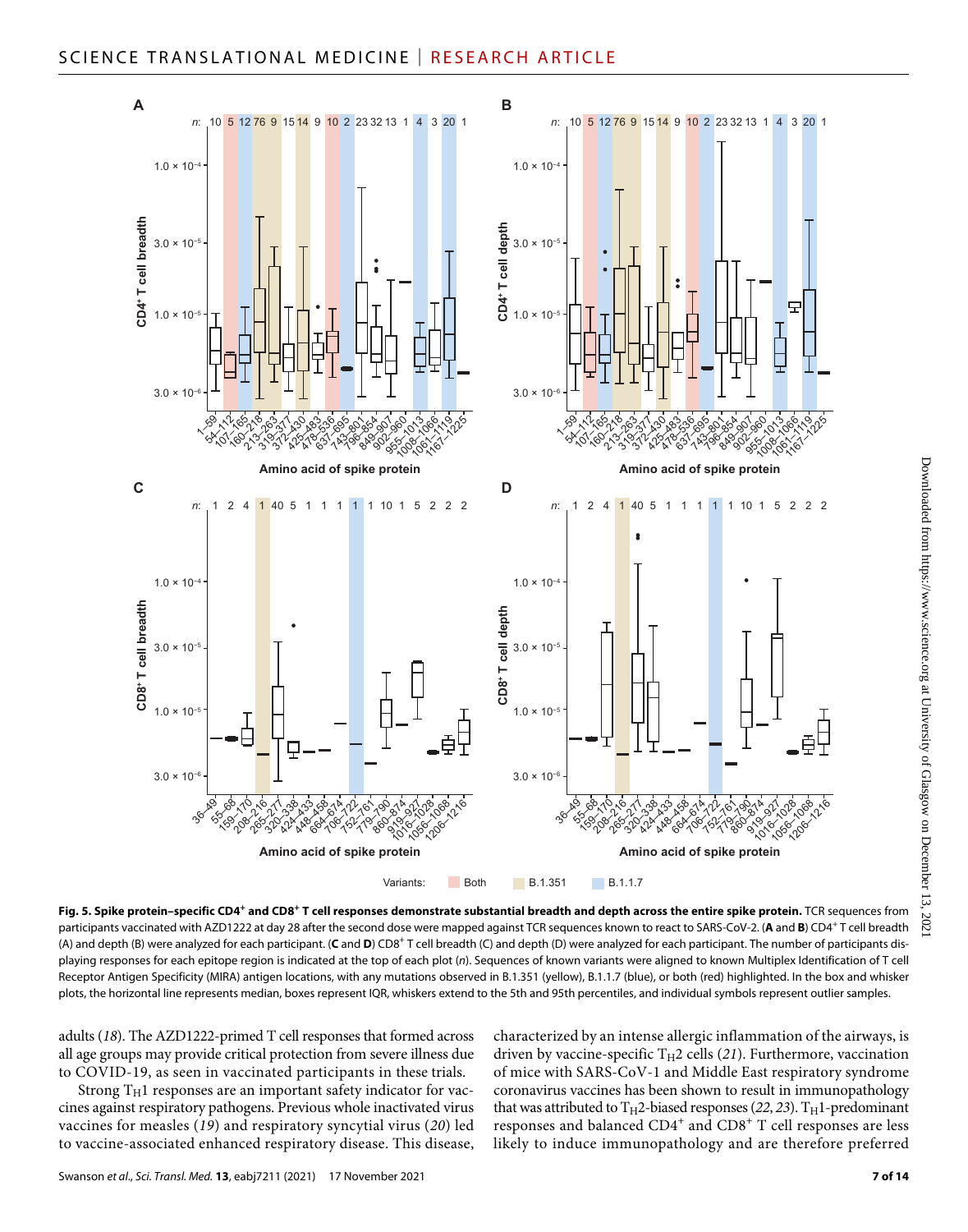COVID-19 vaccine characteristics. Spike protein–specific  $T_H2$  responses were minimal after AZD1222 vaccination in all age groups. These data are consistent with other SARS-CoV-2 vaccines, in which similar  $T_H$ 1-dominated responses have been reported (6–9).

When we further characterized this T cell response, most spike protein–specific  $T_{\rm H}$ 1 and CD8 $^+$  T cells were polyfunctional across all age groups. Whereas previous data have suggested that T cells, as analyzed by IFN- $\gamma$  enzyme-linked immunosorbent spot, do not increase after a second dose of AZD1222, the increases in polyfunctionality that are seen after the second dose suggest that the quality, rather than quantity, of the response may be improved by a twodose regimen. The quality of the T cell response by cytokine characterization can give clues as to how well T cells are performing effector functions and organizing immune responses (*24*). Numerous studies have demonstrated that both vaccine- and infection-elicited, multicytokine-producing T cells correlate with enhanced protection against cytomegalovirus (CMV), hepatitis C virus, human herpesvirus-8, HIV, influenza virus, yellow fever virus, and *Leishmania major* (*25*–*30*). The polyfunctional responses that we observe in our analyses therefore support the contribution of T cell immunity to the protective effect of AZD1222 vaccination. Although there was more limited polyfunctionality of CD8<sup>+</sup> T cell responses after the first dose of <code>AZD1222</code> in adults aged  ${\ge}70$  years, after a second dose, CD8 $^+$  T cells improved in quantity and polyfunctionality. Therefore, two doses of AZD1222 may be required in adults aged  $\geq$ 70 years to achieve the same degree of polyfunctionality that is achieved in other age groups after the first dose. Data from clinical trials and emerging real-world evidence in individuals aged ≥65 have demonstrated the effectiveness of AZD1222 for the protection of COVID-19 disease after one or two doses (*13*, *31*–*33*).

Although T cells are important for minimizing disease caused by SARS-CoV-2, nAbs have also been found to be associated with protection against reinfection (34). B cells depend on CD4<sup>+</sup> T cell help for the development of pathogen-specific antibody responses (*35*). Anti–spike protein receptor binding domain antibody responses in patients who have recovered from COVID-19 correlated with the magnitude of spike protein–specific CD4<sup>+</sup> T cell responses (*36*). Such antibody responses are facilitated specifically by a subset of CD4+ T cells called T follicular helper (Tfh) cells through the development of germinal centers in secondary lymphoid tissues (*37*). Circulating Tfh cells have been detected in patients who have recovered from COVID-19 (*38*) and have even been shown to be prominent among specific CD4+ T cells in individuals during acute COVID-19 or after convalescence (*3*). Characterizing the frequency and phenotype of circulating Tfh cells after AZD1222 vaccination may be informative to future studies.

In the present study, AZD1222-expanded T cells were reactive to a variety of epitopes spanning the length of spike protein. Analysis by TCR sequencing (TCRseq) showed an increase in both breadth and depth across multiple epitopes of the SARS-CoV-2 spike protein. Increased T cell breadth is an important protective mechanism against viruses that genetically diverge from parental strains (*39*–*42*). Recently, the SARS-CoV-2 spike genome has accumulated mutations, resulting in the emergence of SARS-CoV-2 variants, including the B.1.351 lineage that was first identified in South Africa and the B.1.1.7 lineage that was first identified in the United Kingdom (*43*, *44*). Efficacy of AZD1222 against SARS-CoV-2 variants B.1.351 and B.1.1.7 investigated in Syrian hamsters showed that, despite an observed reduction in nAb titers against B.1.351 in AZD1222-vaccinated

hamsters compared with those against B.1.1.7, there was evidence of protection in the lower respiratory tract against both variants after AZD1222 vaccination (*45*). AZD1222 vaccination has been shown to provide protection against symptomatic disease in adults aged  $\geq$ 18 years caused by the B.1.1.7 lineage, shortening the duration of shedding and viral load, which may result in reduced transmission of disease (*46*). Although AZD1222 was not able to prevent mild to moderate symptomatic infection against B.1.351 in humans, we believe that the vaccine may still play a protective role against severe disease, and further study is warranted. Recent studies in patients exposed to SARS-CoV-2 demonstrated that  $CD4^+$  and  $CD8^+$  T cell responses were not affected by mutations found in the B.1.351 and B.1.1.7 variants (*47*, *48*). The breadth of T cell responses across multiple viral epitopes spanning the length of SARS-CoV-2 spike protein after vaccination with AZD1222 is similar to the response after Ad26.CoV2.S vaccination (*49*) and suggests that the cellular immune response to AZD1222 may be resilient to point mutations in SARS-CoV-2.

Limitations of the study included that it was run in the United Kingdom, with a majority of participants who were white and of British descent and with more females than males in the overall population. This may have therefore resulted in underestimating clonal diversity induced by AZD1222, due to a population with a more limited HLA profile and may be a factor responsible for reduced spike protein–specific  $\text{CD8}^{+}\text{T}$  cell clonal diversity and lower frequencies compared with corresponding  $T_H1$  responses. Furthermore, spike protein-specific CD8<sup>+</sup> T cell frequencies may have been reduced because samples were analyzed at day 28 after vaccination, which is 2 weeks past the peak time point of the T cell responses (13), although they were still comparable to  $CD8<sup>+</sup>$  T cell responses from convalescent patients with COVID-19. Lack of availability of biospecimens at the day 14 time point in the present study prevented analyses of AZD1222-induced T cell responses against SARS-CoV-2 and characterization of the TCR repertoire at this peak time point. Furthermore, in this study, only six participants vaccinated with AZD1222 were seropositive at day 0, providing limited data for the effect of AZD1222 vaccination on seropositive participants. Despite these study limitations, our observations are still consistent with data that SARS-CoV-2–specific CD4 $^{\mathrm{+}}$  T cell responses are more prominent than CD8 $^{\mathrm{+}}$  T cell responses after infection (*36*) and vaccination (*7*, *8*, *10*).

In summary, a combination of antibody and T cell immunity is likely needed to provide long-term protection against SARS-CoV-2 infection (*50*). Previous studies have shown that AZD1222 leads to a robust nAb response across multiple age groups (*12*, *13*). Here, we demonstrate that AZD1222 vaccination also induces a polyfunctional  $T_H1$ -dominated T cell response to SARS-CoV-2 spike protein in all adult age groups, including expansion of SARS-CoV-2 spike protein– specific  $CD4^+$  and  $CD8^+$  T cells, with unique TCR sequences that mapped to multiple epitope regions across the entire spike protein, which may provide long-lasting protection from severe disease associated with SARS-CoV-2 variants.

# **MATERIALS AND METHODS**

## **Study design**

Healthy adults aged 18 to  $\geq$  70 years were enrolled in a single-blind, randomized, and controlled phase 2/3 trial for the SARS-CoV-2 vaccine, AZD1222 (ChAdOx1 nCoV-19), as described in the previously published safety and immunogenicity report (*13*). Full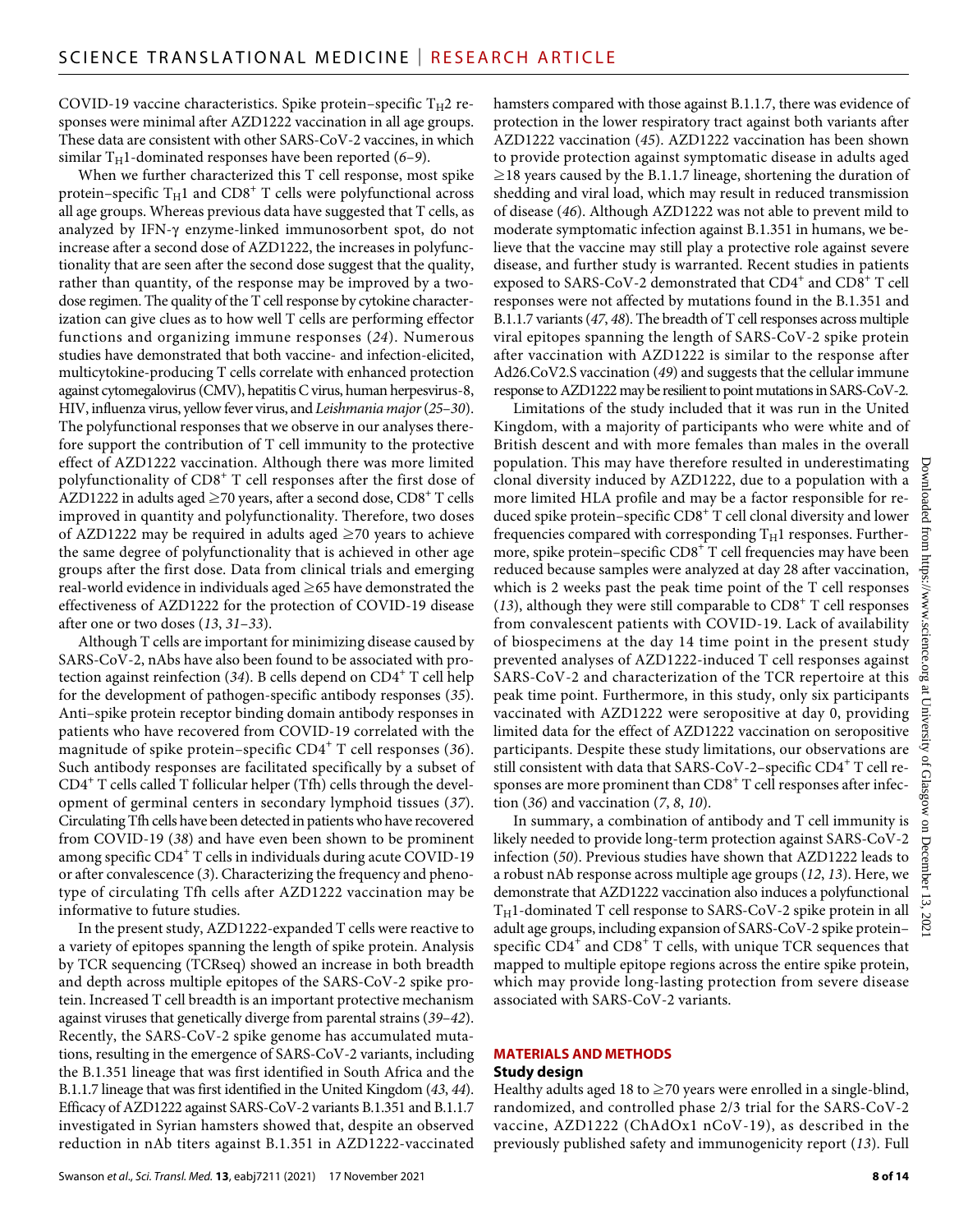descriptions of the methods of the studies have been previously published, including full study protocols (*12*, *13*). Briefly, participants were enrolled in an age-escalation manner, into 18 to 55, 56 to 69, and ≥70 years immunogenicity subgroups. Participants were randomly assigned to receive either AZD1222 or control MenACWY, using block randomization. Because of a dosing error in the study, some participants received a low dose (2.2  $\times$   $10^{10}$  virus particles) rather than the intended standard dose (5  $\times$  10<sup>10</sup> virus particles) as their first dose. A licensed vaccine comparator such as MenACWY has the potential to provide a benefit to participants (prevention of infection with *Neisseria meningitidis*) and facilitates the participant blinding, who, upon control vaccination, may experience local and general adverse events similar to those experienced by those vaccinated with the experimental vaccine. Participants aged 18 to 55 years were randomly assigned (1:1) to either two doses of AZD1222 or two doses of MenACWY. Participants aged 56 to 69 years were randomly assigned (3:1:3:1) to one dose of AZD1222, one dose of MenACWY, two doses of AZD1222, or two doses of MenACWY. Participants aged  $\geq$  70 years were randomly assigned (5:1:5:1) to one dose of AZD1222, one dose of MenACWY, two doses of AZD1222, or two doses of MenACWY. Prime-booster regimens were given 28 days apart. Participants were then recruited to the standard-dose cohort ( $5 \times 10^{10}$  virus particles of AZD1222), and the same randomization procedures were followed, except participants aged 18 to 55 years were randomly assigned in a 5:1 ratio to two doses of AZD1222 or two doses of MenACWY. Participants, clinical investigators, and the laboratory team, but not the staff administering the vaccine, were masked to vaccine allocation for the duration of the study.

For the analysis performed in this study, participant samples, for whom PBMCs were available at matched time points, were selected from all three age cohorts who received either two doses of AZD1222  $(5 \times 10^{10}$  virus particles) or control MenACWY (Table 1). In total, samples were obtained from 296 unique participants in studies COV001 and COV002. A windowing convention was applied to ICS and TCRseq data. For ICS, day 28 refers to  $28 \pm 7$  days after the first dose, and day 56 refers to  $28 \pm 7$  days from the second dose (or about 56 days after the first dose). Written informed consent was obtained from all participants, and the trials were performed in accordance with the principles of the Declaration of Helsinki and Good Clinical Practice. COV001 was approved in the United Kingdom by the Medicines and Healthcare products Regulatory Agency (reference 21584/0424/ 001-0001) and the South-Central Berkshire Research Ethics Committee (reference 20/SC/0145). COV002 was sponsored by the University of Oxford and approved in the United Kingdom by the Medicines and Healthcare products Regulatory Agency (reference 21584/0428/001- 0001) and the South-Central Berkshire Research Ethics Committee (reference 20/SC/0179). Vaccine use was authorized by Genetically Modified Organisms Safety Committees at each participating site.

Samples from 83 participants were used for ICS analysis and samples from 233 participants for TCR analysis, with 20 participant samples present in both datasets (Table 1). One patient in TCR analysis from the 18 to 55 age group was confirmed to have received a lower first dose  $(2.25 \times 10^{10} \text{ virus particles})$  and a standard second dose  $(5 \times 10^{10}$  virus particles) of AZD1222.

# **ICS assay and analysis**

PBMCs were isolated from vaccine recipient blood samples within 6 hours of venipuncture and cryopreserved at below −150°C before use in ICS assays. Human convalescent samples were obtained after symptom onset from adults with previous SARS-CoV-2 infection. Specimens were collected after participants provided written informed consent under an institutional review board–approved protocol at the National Institutes of Health Clinical Center (NCT00067054). PBMCs were isolated and cryopreserved similarly to those from vaccine recipients. ICS was performed on samples obtained at day 0, day 28, second dose (if different from day 28), and day 28 after the second dose.

Antibody titration of all antibodies included in the analysis was performed before the analysis of clinical specimens. The ICS assay was used to evaluate T cell responses, as previously described (*10*). Briefly, PBMCs were thawed and rested overnight before being stimulated with pools of 15-mer peptides overlapping by 10 amino acids covering the N terminus of SARS-CoV-2 spike protein up to the furin cleavage site (S1 pool) and the C terminus of the SARS-CoV-2 spike protein up to the furin cleavage site (S2 pool) for 6 hours at 37 $\rm{^{\circ}C}$  with 5%  $\rm{CO}_{2}$ . Peptide pools were custom-ordered from JPT Peptide Technologies GmbH and were >85% pure.

After stimulation, cells were stained and analyzed as described previously (*51*). Briefly, cells were washed with phosphate-buffered saline (PBS) and stained with viability dye for 20 min at room temperature, followed by surface stain for 20 min at room temperature, cell fixation, and permeabilization with a BD Cytofix/Cytoperm kit (catalog no. 554714) for 20 min at room temperature and then intracellular stain for 20 min at room temperature. All antibody staining was performed in the dark. Surface staining and all prefixation washes were performed with fluorescence-activated cell sorting buffer (PBS + 1% fetal bovine serum +  $0.02\%$  NaN<sub>3</sub>), and intracellular staining and postfixation washes were performed in 1× BD Perm/Wash buffer (BD Biosciences, catalog no. 554714). See table S6 for a complete list of antibodies used. Upon completion of staining, cells were collected on a BD FACSymphony flow cytometer. Samples were invalidated if <20,000 live  $CD3^+$  T cells were collected. On average,  $\geq$  280,000 cells were collected for each sample. Samples were analyzed using FlowJo 10.6.2 (BD Biosciences). Anomalous "bad" events were separated from "good" events using FlowAI (*52*). "Good events" were used for all downstream gating. Gating strategy can be found in fig. S7. Individual cytokines were plotted on the *y* axis versus  $C D69^+$  cells on the *x* axis, and only  $C D69^+$  events were used to determine positive responses. No cytokine-positive responses were detected above background in the CD69− gate. Representative flow plots for cytokine gating are shown in fig.  $S8$ .  $CD69^+$  activated cells were increased over baseline after AZD1222 vaccination but did not differ between peptide pools or by age groups (fig. S9). All antigen-specific cytokine frequencies are reported after background subtraction of identical gates from the same sample incubated with negative control stimulation with dimethyl sulfoxide.

Assay qualification was performed by the Vaccine Immunology Program at the Vaccine Research Center, National Institute of Allergy and Infectious Diseases, National Institutes of Health. Assay qualification included assessment of  $T_H1$  and  $T_H2$  specificity,  $T_H1$ and  $T_H2$  intra-assay precision, inter-assay precision, and SARS-CoV-2 peptide pool validation.  $T_H1$  and  $T_H2$  specificity was conducted using PBMCs from acutely infected CMV donors (for  $T_H1$  specificity) or *Filaria* parasite donors (for  $T_H2$  specificity), given the established cytokine profiles of these pathogens.

# **TCR chain sequencing**

Immunosequencing of the complementarity-determining region 3 (CDR3) regions of human  $TCR\beta$  chains was performed using the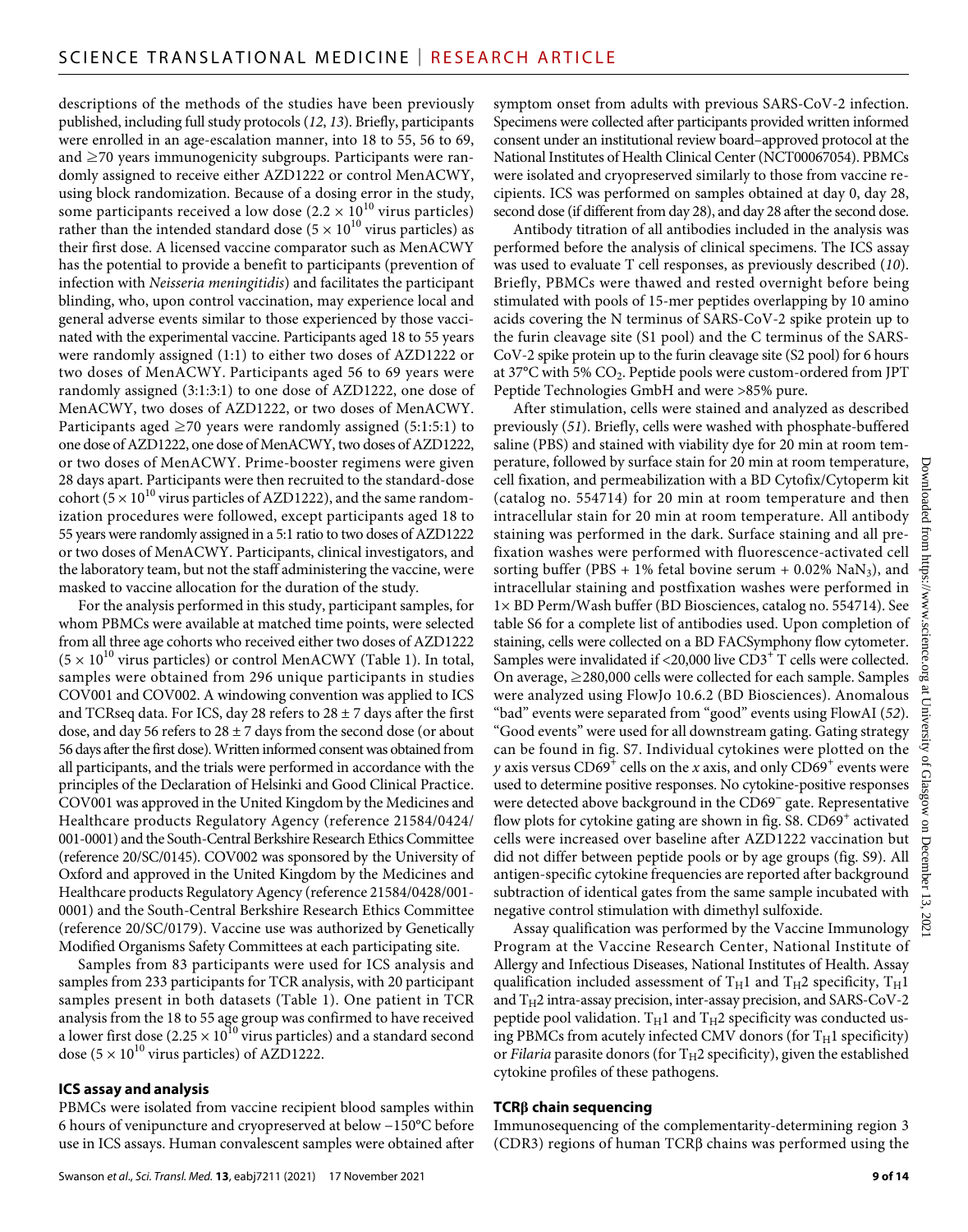ImmunoSEQ Assay (Adaptive Biotechnologies). Extracted genomic DNA was amplified in a bias-controlled multiplex polymerase chain reaction (PCR), followed by high-throughput sequencing. Sequences were collapsed and filtered to identify and quantitate the absolute abundance of each unique TCRB CDR3 region for further analysis as previously described (*53*–*55*). The fraction of T cells was calculated by normalizing TCRB template counts to the total amount of DNA usable for TCRseq, where the amount of usable DNA was determined by PCR amplification and sequencing of several reference genes that are expected to be present in all nucleated cells.

## **Mapping of SARS-CoV-2 TCR sequences**

TCR sequences from participants receiving AZD1222 were mapped against a set of TCR sequences that are known to react to SARS-CoV-2. Briefly, these sequences were first identified by MIRA (*56*). TCRs that reacted were further screened for enrichment in COVID-19–positive repertoires collected as part of immuneCODE (*15*) and compared with COVID-19–negative repertoires to remove TCRs that may be highly public or cross-reactive to common antigens. Individual response could be quantified by the number or frequency of SARS-CoV-2 TCRs seen after vaccination. TCRs were further analyzed to determine position within the spike protein based on the MIRA antigens.

Sequences of known variants were obtained from GISAID [\(www.gisaid.org](http://www.gisaid.org)) and aligned to known MIRA antigen locations. Antigens that contain any mutations observed in the B.1.1.7 or B.1.351 variants were labeled as potentially affected.

# **Statistical analysis**

For ICS analysis, significant differences between vaccination groups were determined by Mann-Whitney nonparametric two-tailed *t* tests with a 95% confidence interval. Significant differences between time points within each vaccine group were determined by Kruskal-Wallis nonparametric one-way analysis of variance (ANOVA) with Dunn's test to correct for multiple comparisons. For all TCR analyses, significant differences were determined by one-way ANOVA followed by Sidak's multiple comparisons tests. Raw data are available in data files S1 and S2.

## **SUPPLEMENTARY MATERIALS**

[www.science.org/doi/10.1126/scitranslmed.abj7211](http://www.science.org/doi/10.1126/scitranslmed.abj7211) Figs. S1 to S9 Tables S1 to S6 Data files S1 and S2

[View/request a protocol for this paper from](https://en.bio-protocol.org/cjrap.aspx?eid=10.1126/scitranslmed.abj7211) *Bio-protocol*.

## **REFERENCES AND NOTES**

- 1. J. M. Dan, J. Mateus, Y. Kato, K. M. Hastie, E. D. Yu, C. E. Faliti, A. Grifoni, S. I. Ramirez, S. Haupt, A. Frazier, C. Nakao, V. Rayaprolu, S. A. Rawlings, B. Peters, F. Krammer, V. Simon, E. O. Saphire, D. M. Smith, D. Weiskopf, A. Sette, S. Crotty, Immunological memory to SARS-CoV-2 assessed for up to 8 months after infection. *Science* **371**, eabf4063 (2021).
- 2. F. Gallais, A. Velay, C. Nazon, M. J. Wendling, M. Partisani, J. Sibilia, S. Candon, S. Fafi-Kremer, Intrafamilial exposure to SARS-CoV-2 associated with cellular immune response without seroconversion, France. *Emerg. Infect. Dis.* **27**, 113–121 (2021).
- 3. C. Rydyznski Moderbacher, S. I. Ramirez, J. M. Dan, A. Grifoni, K. M. Hastie, D. Weiskopf, S. Belanger, R. K. Abbott, C. Kim, J. Choi, Y. Kato, E. G. Crotty, C. Kim, S. A. Rawlings, J. Mateus, L. P. V. Tse, A. Frazier, R. Baric, B. Peters, J. Greenbaum, E. Ollmann Saphire, D. M. Smith, A. Sette, S. Crotty, Antigen-specific adaptive immunity to SARS-CoV-2 in acute COVID-19 and associations with age and disease severity. *Cell* **183**, 996–1012.e19  $(2020)$
- 4. R. Zhou, K. K.-W. To, Y.-C. Wong, L. Liu, B. Zhou, X. Li, H. Huang, Y. Mo, T.-Y. Luk, T. T.-K. Lau, P. Yeung, W.-M. Chan, A. K.-L. Wu, K.-C. Lung, O. T.-Y. Tsang, W.-S. Leung, I. F.-N. Hung,

K.-Y. Yuen, Z. Chen, Acute SARS-CoV-2 infection impairs dendritic cell and T cell responses. *Immunity* **53**, 864–877.e5 (2020).

- 5. M. Liao, Y. Liu, J. Yuan, Y. Wen, G. Xu, J. Zhao, L. Cheng, J. Li, X. Wang, F. Wang, L. Liu, I. Amit, S. Zhang, Z. Zhang, Single-cell landscape of bronchoalveolar immune cells in patients with COVID-19. *Nat. Med.* **26**, 842–844 (2020).
- 6. U. Sahin, A. Muik, E. Derhovanessian, I. Vogler, L. M. Kranz, M. Vormehr, A. Baum, K. Pascal, J. Quandt, D. Maurus, S. Brachtendorf, V. Lorks, J. Sikorski, R. Hilker, D. Becker, A. K. Eller, J. Grutzner, C. Boesler, C. Rosenbaum, M. C. Kuhnle, U. Luxemburger, A. Kemmer-Bruck, D. Langer, M. Bexon, S. Bolte, K. Kariko, T. Palanche, B. Fischer, A. Schultz, P. Y. Shi, C. Fontes-Garfias, J. L. Perez, K. A. Swanson, J. Loschko, I. L. Scully, M. Cutler, W. Kalina, C. A. Kyratsous, D. Cooper, P. R. Dormitzer, K. U. Jansen, O. Tureci, COVID-19 vaccine BNT162b1 elicits human antibody and TH1 T cell responses. *Nature* **586**, 594–599 (2020).
- 7. E. J. Anderson, N. G. Rouphael, A. T. Widge, L. A. Jackson, P. C. Roberts, M. Makhene, J. D. Chappell, M. R. Denison, L. J. Stevens, A. J. Pruijssers, A. B. McDermott, B. Flach, B. C. Lin, N. A. Doria-Rose, S. O'Dell, S. D. Schmidt, K. S. Corbett, P. A. Swanson, M. Padilla, K. M. Neuzil, H. Bennett, B. Leav, M. Makowski, J. Albert, K. Cross, V. V. Edara, K. Floyd, M. S. Suthar, D. R. Martinez, R. Baric, W. Buchanan, C. J. Luke, V. K. Phadke, C. A. Rostad, J. E. Ledgerwood, B. S. Graham, J. H. Beigel, Safety and immunogenicity of SARS-CoV-2 mRNA-1273 vaccine in older adults. *N. Engl. J. Med.* **383**, 2427–2438 (2020).
- 8. J. Sadoff, M. Le Gars, G. Shukarev, D. Heerwegh, C. Truyers, A. M. de Groot, J. Stoop, S. Tete, W. Van Damme, I. Leroux-Roels, P. J. Berghmans, M. Kimmel, P. VanDamme, J. de Hoon, W. Smith, K. E. Stephenson, S. C. De Rosa, K. W. Cohen, M. J. McElrath, E. Cormier, G. Scheper, D. H. Barouch, J. Hendriks, F. Struyf, M. Douoguih, J. Van Hoof, H. Schuitemaker, Interim results of a phase 1-2a trial of Ad26.COV2.S Covid-19 vaccine. *N. Engl. J. Med.* **384**, 1824–1835 (2021).
- 9. C. Keech, G. Albert, I. Cho, A. Robertson, P. Reed, S. Neal, J. S. Plested, M. Zhu, S. Cloney-Clark, H. Zhou, G. Smith, N. Patel, M. B. Frieman, R. E. Haupt, J. Logue, M. McGrath, S. Weston, P. A. Piedra, C. Desai, K. Callahan, M. Lewis, P. Price-Abbott, N. Formica, V. Shinde, L. Fries, J. D. Lickliter, P. Griffin, B. Wilkinson, G. M. Glenn, Phase 1-2 trial of a SARS-CoV-2 recombinant spike protein nanoparticle vaccine. *N. Engl. J. Med.* **383**, 2320–2332 (2020).
- 10. L. A. Jackson, E. J. Anderson, N. G. Rouphael, P. C. Roberts, M. Makhene, R. N. Coler, M. P. McCullough, J. D. Chappell, M. R. Denison, L. J. Stevens, A. J. Pruijssers, A. McDermott, B. Flach, N. A. Doria-Rose, K. S. Corbett, K. M. Morabito, S. O'Dell, S. D. Schmidt, P. A. Swanson 2nd, M. Padilla, J. R. Mascola, K. M. Neuzil, H. Bennett, W. Sun, E. Peters, M. Makowski, J. Albert, K. Cross, W. Buchanan, R. Pikaart-Tautges, J. E. Ledgerwood, B. S. Graham, J. H. Beigel; mRNA-1273 Study Group, An mRNA vaccine against SARS-CoV-2 - preliminary report. *N. Engl. J. Med.* **383**, 1920–1931 (2020).
- 11. K. J. Ewer, J. R. Barrett, S. Belij-Rammerstorfer, H. Sharpe, R. Makinson, R. Morter, A. Flaxman, D. Wright, D. Bellamy, M. Bittaye, C. Dold, N. M. Provine, J. Aboagye, J. Fowler, S. E. Silk, J. Alderson, P. K. Aley, B. Angus, E. Berrie, S. Bibi, P. Cicconi, E. A. Clutterbuck, I. Chelysheva, P. M. Folegatti, M. Fuskova, C. M. Green, D. Jenkin, S. Kerridge, A. Lawrie, A. M. Minassian, M. Moore, Y. Mujadidi, E. Plested, I. Poulton, M. N. Ramasamy, H. Robinson, R. Song, M. D. Snape, R. Tarrant, M. Voysey, M. E. E. Watson, A. D. Douglas, A. V. S. Hill, S. C. Gilbert, A. J. Pollard, T. Lambe, A. Ali, E. Allen, M. Baker, E. Barnes, N. Borthwick, A. Boyd, C. Brown-O'Sullivan, J. Burgoyne, N. Byard, I. C. Puig, F. Cappuccini, J.-S. Cho, P. Cicconi, E. Clark, W. E. M. Crocker, M. S. Datoo, H. Davies, S. J. Dunachie, N. J. Edwards, S. C. Elias, J. Furze, C. Gilbride, S. A. Harris, S. H. C. Hodgson, M. M. Hou, S. Jackson, K. Jones, R. Kailath, L. King, C. W. Larkworthy, Y. Li, A. M. Lias, A. Linder, S. Lipworth, R. L. Ramon, M. Madhavan, E. Marlow, J. L. Marshall, A. J. Mentzer, H. Morrison, A. Noé, D. Pipini, D. Pulido-Gomez, F. R. Lopez, A. J. Ritchie, I. Rudiansyah, H. Sanders, A. Shea, S. Silk, A. J. Spencer, R. Tanner, Y. Themistocleous, M. Thomas, N. Tran, A. Truby, C. Turner, N. Turner, M. Ulaszewska, A. T. Worth, L. Kingham-Page, M. P. P. Alvarez, R. Anslow, L. Bates, K. Beadon, R. Beckley, A. Beveridge, E. M. Bijker, L. Blackwell, J. Burbage, S. Camara, M. Carr, R. Colin-Jones, R. Cooper, C. J. Cunningham, T. Demissie, C. D. Maso, N. Douglas, R. Drake-Brockman, R. E. Drury, K. R. W. Emary, S. Felle, S. Feng, K. J. Ford, E. Francis, L. Gracie, J. Hamlyn, B. Hanumunthadu, D. Harrison, T. C. Hart, S. Hawkins, J. Hill, E. Howe, N. Howell, E. Jones, J. Keen, S. Kelly, D. Kerr, L. Khan, J. Kinch, S. Koleva, E. A. Lees, A. Lelliott, X. Liu, S. Marinou, J. McEwan, E. Morey, G. Morshead, J. Muller, C. Munro, S. Murphy, P. Mweu, E. Nuthall, K. O'Brien, D. O'Connor, P. J. O'Reilly, B. Oguti, P. Osborne, N. Owino, K. Parker, K. Pfafferott, S. Provstgaard-Morys, H. Ratcliffe, T. Rawlinson, S. Rhead, H. Roberts, K. Sanders, L. Silva-Reyes, C. C. Smith, D. J. Smith, A. Szigeti, T. M. Thomas, A. Thompson, S. Tonks, R. Varughes, I. Vichos, L. Walker, C. White, R. White, X. L. Yao, C. P. Conlon, J. Frater, L. Cifuentes, I. Baleanu, E. Bolam, E. Boland, T. Brenner, B. E. Damratoski, C. Datta, O. E. Muhanna, R. Fisher, P. Galian-Rubio, G. Hodges, F. Jackson, S. Liu, L. Loew, R. Morgans, S. J. Morris, V. Olchawski, C. Oliveria, H. Parracho, E. R. Pabon, A. Tahiri-Alaoui, K. Taylor, P. Williams, D. Zizi, E. H. Arbe-Barnes, P. Baker, A. Batten, C. Downing, J. Drake, M. R. English, J. A. Henry, P. Iveson, A. Killen, T. B. King, J. P. J. Larwood, G. Mallett, K. Mansatta, N. Mirtorabi, M. Patrick-Smith, J. Perring, K. Radia, S. Roche, E. Schofield, R. T. W. Naude, J. Towner, N. Baker, K. R. Bewley, E. Brunt, K. R. Buttigieg, S. Charlton, N. S. Coombes,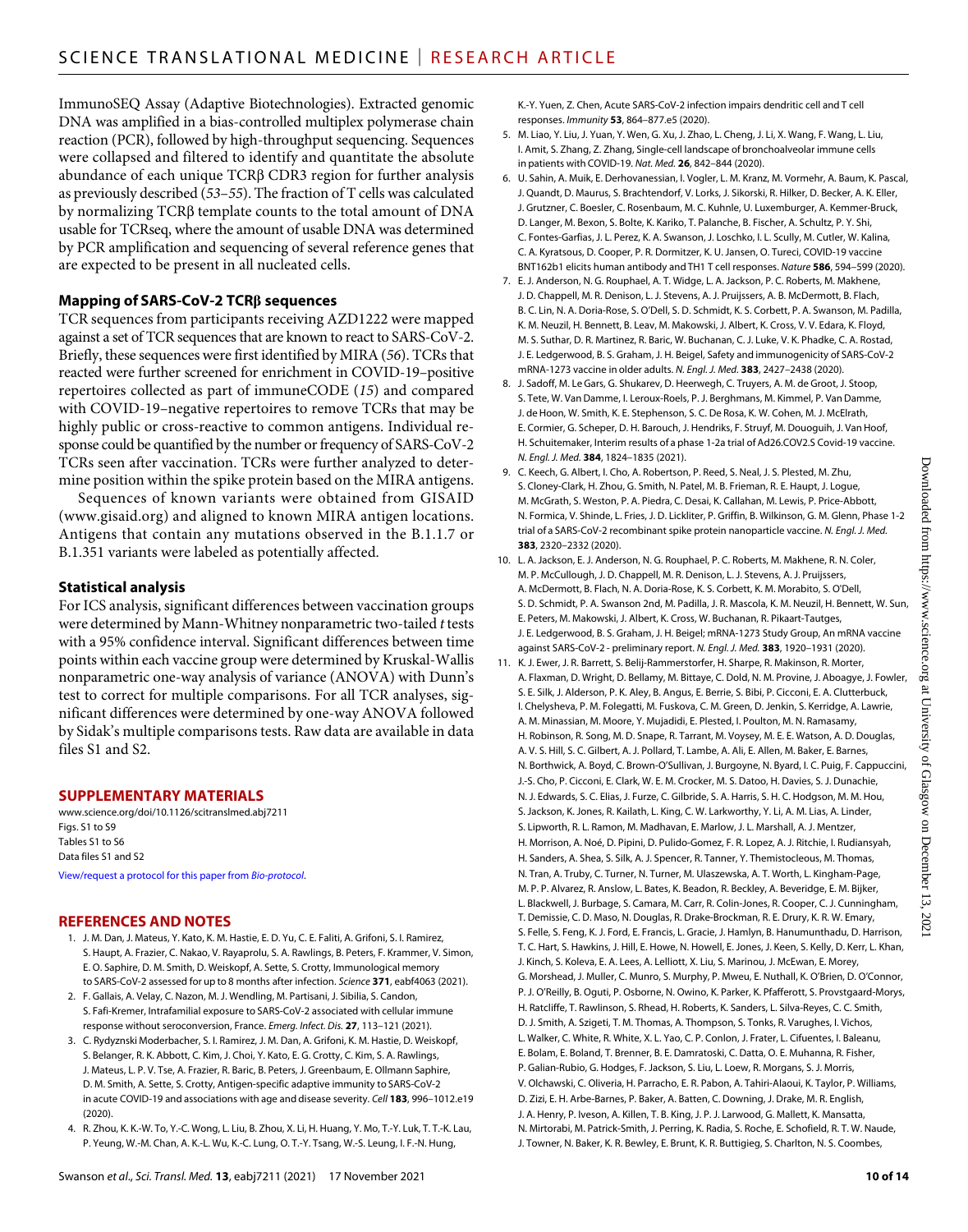M. J. Elmore, K. Godwin, B. Hallis, D. Knott, L. McInroy, I. Shaik, K. Thomas, J. A. Tree, C. L. Blundell, M. Cao, D. Kelly, D. T. Skelly, A. Themistocleous, T. Dong, S. Field, E. Hamilton, E. Kelly, P. Klenerman, J. C. Knight, Y. Lie, C. Petropoulos, C. Sedik, T. Wrin, G. Meddaugh, Y. Peng, G. Screaton, E. Stafford, T cell and antibody responses induced by a single dose of ChAdOx1 nCoV-19 (AZD1222) vaccine in a phase 1/2 clinical trial. *Nat. Med.* **27**, 270–278 (2021).

- 12. P. M. Folegatti, K. J. Ewer, P. K. Aley, B. Angus, S. Becker, S. Belij-Rammerstorfer, D. Bellamy, S. Bibi, M. Bittaye, E. A. Clutterbuck, C. Dold, S. N. Faust, A. Finn, A. L. Flaxman, B. Hallis, P. Heath, D. Jenkin, R. Lazarus, R. Makinson, A. M. Minassian, K. M. Pollock, M. Ramasamy, H. Robinson, M. Snape, R. Tarrant, M. Voysey, C. Green, A. D. Douglas, A. V. S. Hill, T. Lambe, S. C. Gilbert, A. J. Pollard, J. Aboagye, K. Adams, A. Ali, E. Allen, J. L. Allison, R. Anslow, E. H. Arbe-Barnes, G. Babbage, K. Baillie, M. Baker, N. Baker, P. Baker, I. Baleanu, J. Ballaminut, E. Barnes, J. Barrett, L. Bates, A. Batten, K. Beadon, R. Beckley, E. Berrie, L. Berry, A. Beveridge, K. R. Bewley, E. M. Bijker, T. Bingham, L. Blackwell, C. L. Blundell, E. Bolam, E. Boland, N. Borthwick, T. Bower, A. Boyd, T. Brenner, P. D. Bright, C. Brown-O'Sullivan, E. Brunt, J. Burbage, S. Burge, K. R. Buttigieg, N. Byard, I. C. Puig, A. Calvert, S. Camara, M. Cao, F. Cappuccini, M. Carr, M. W. Carroll, V. Carter, K. Cathie, R. J. Challis, S. Charlton, I. Chelysheva, J.-S. Cho, P. Cicconi, L. Cifuentes, H. Clark, E. Clark, T. Cole, R. Colin-Jones, C. P. Conlon, A. Cook, N. S. Coombes, R. Cooper, C. A. Cosgrove, K. Coy, W. E. M. Crocker, C. J. Cunningham, B. E. Damratoski, L. Dando, M. S. Datoo, H. Davies, H. De Graaf, T. Demissie, C. Di Maso, I. Dietrich, T. Dong, F. R. Donnellan, N. Douglas, C. Downing, J. Drake, R. Drake-Brockman, R. E. Drury, S. J. Dunachie, N. J. Edwards, F. D. L. Edwards, C. J. Edwards, S. C. Elias, M. J. Elmore, K. R. W. Emary, M. R. English, S. Fagerbrink, S. Felle, S. Feng, S. Field, C. Fixmer, C. Fletcher, K. J. Ford, J. Fowler, P. Fox, E. Francis, J. Frater, J. Furze, M. Fuskova, E. Galiza, D. Gbesemete, C. Gilbride, K. Godwin, G. Gorini, L. Goulston, C. Grabau, L. Gracie, Z. Gray, L. B. Guthrie, M. Hackett, S. Halwe, E. Hamilton, J. Hamlyn, B. Hanumunthadu, I. Harding, S. A. Harris, A. Harris, D. Harrison, C. Harrison, T. C. Hart, L. Haskell, S. Hawkins, I. Head, J. A. Henry, J. Hill, S. H. C. Hodgson, M. M. Hou, E. Howe, N. Howell, C. Hutlin, S. Ikram, C. Isitt, P. Iveson, S. Jackson, F. Jackson, S. W. James, M. Jenkins, E. Jones, K. Jones, C. E. Jones, B. Jones, R. Kailath, K. Karampatsas, J. Keen, S. Kelly, D. Kelly, D. Kerr, S. Kerridge, L. Khan, U. Khan, A. Killen, J. Kinch, T. B. King, L. King, J. King, L. Kingham-Page, P. Klenerman, F. Knapper, J. C. Knight, D. Knott, S. Koleva, A. Kupke, C. W. Larkworthy, J. P. J. Larwood, A. Laskey, A. M. Lawrie, A. Lee, K. Y. N. Lee, E. A. Lees, H. Legge, A. Lelliott, N.-M. Lemm, A. M. Lias, A. Linder, S. Lipworth, X. Liu, S. Liu, R. L. Ramon, M. Lwin, F. Mabesa, M. Madhavan, G. Mallett, K. Mansatta, I. Marcal, S. Marinou, E. Marlow, J. L. Marshall, J. Martin, J. McEwan, L. McInroy, G. Meddaugh, A. J. Mentzer, N. Mirtorabi, M. Moore, E. Moran, E. Morey, V. Morgan, S. J. Morris, H. Morrison, G. Morshead, R. Morter, Y. F. Mujadidi, J. Muller, T. Munera-Huertas, C. Munro, A. Munro, S. Murphy, V. J. Munster, P. Mweu, A. Noé, F. L. Nugent, E. Nuthall, K. O'Brien, D. O'Connor, B. Oguti, J. L. Oliver, C. Oliveira, P. J. O'Reilly, M. Osborn, P. Osborne, C. Owen, D. Owens, N. Owino, M. Pacurar, K. Parker, H. Parracho, M. Patrick-Smith, V. Payne, J. Pearce, Y. Peng, M. P. P. Alvarez, J. Perring, K. Pfafferott, D. Pipini, E. Plested, H. Pluess-Hall, K. Pollock, I. Poulton, L. Presland, S. Provstgaard-Morys, D. Pulido, K. Radia, F. R. Lopez, J. Rand, H. Ratcliffe, T. Rawlinson, S. Rhead, A. Riddell, A. J. Ritchie, H. Roberts, J. Robson, S. Roche, C. Rohde, C. S. Rollier, R. Romani, I. Rudiansyah, S. Saich, S. Sajjad, S. Salvador, L. S. Riera, H. Sanders, K. Sanders, S. Sapaun, C. Sayce, E. Schofield, G. Screaton, B. Selby, C. Semple, H. R. Sharpe, I. Shaik, A. Shea, H. Shelton, S. Silk, L. Silva-Reyes, D. T. Skelly, H. Smee, C. C. Smith, D. J. Smith, R. Song, A. J. Spencer, E. Stafford, A. Steele, E. Stefanova, L. Stockdale, A. Szigeti, A. Tahiri-Alaoui, M. Tait, H. Talbot, R. Tanner, I. J. Taylor, V. Taylor, R. T. W. Naude, N. Thakur, Y. Themistocleous, A. Themistocleous, M. Thomas, T. M. Thomas, A. Thompson, S. Thomson-Hill, J. Tomlins, S. Tonks, J. Towner, N. Tran, J. A. Tree, A. Truby, K. Turkentine, C. Turner, N. Turner, S. Turner, T. Tuthill, M. Ulaszewska, R. Varughese, N. VanDoremalen, K. Veighey, M. K. Verheul, I. Vichos, E. Vitale, L. Walker, M. E. E. Watson, B. Welham, J. Wheat, C. White, R. White, A. T. Worth, D. Wright, S. Wright, X. L. Yao, Y. Yau, Safety and immunogenicity of the ChAdOx1 nCoV-19 vaccine against SARS-CoV-2: A preliminary report of a phase 1/2, single-blind, randomised controlled trial. *Lancet* **396**, 467–478 (2020).
- 13. M. N. Ramasamy, A. M. Minassian, K. J. Ewer, A. L. Flaxman, P. M. Folegatti, D. R. Owens, M. Voysey, P. K. Aley, B. Angus, G. Babbage, S. Belij-Rammerstorfer, L. Berry, S. Bibi, M. Bittaye, K. Cathie, H. Chappell, S. Charlton, P. Cicconi, E. A. Clutterbuck, R. Colin-Jones, C. Dold, K. R. W. Emary, S. Fedosyuk, M. Fuskova, D. Gbesemete, C. Green, B. Hallis, M. M. Hou, D. Jenkin, C. C. D. Joe, E. J. Kelly, S. Kerridge, A. M. Lawrie, A. Lelliott, M. N. Lwin, R. Makinson, N. G. Marchevsky, Y. Mujadidi, A. P. S. Munro, M. Pacurar, E. Plested, J. Rand, T. Rawlinson, S. Rhead, H. Robinson, A. J. Ritchie, A. L. Ross-Russell, S. Saich, N. Singh, C. C. Smith, M. D. Snape, R. Song, R. Tarrant, Y. Themistocleous, K. M. Thomas, T. L. Villafana, S. C. Warren, M. E. E. Watson, A. D. Douglas, A. V. S. Hill, T. Lambe, S. C. Gilbert, S. N. Faust, A. J. Pollard, J. Aboagye, K. Adams, A. Ali, E. R. Allen, L. Allen, J. L. Allison, F. Andritsou, R. Anslow, E. H. Arbe-Barnes, M. Baker, N. Baker, P. Baker, I. Baleanu, D. Barker, E. Barnes, J. R. Barrett, K. Barrett, L. Bates, A. Batten, K. Beadon, R. Beckley, D. Bellamy, A. Berg, L. Bermejo, E. Berrie, A. Beveridge, K. Bewley, E. M. Bijker,

G. Birch, L. Blackwell, H. Bletchly, C. L. Blundell, S. R. Blundell, E. Bolam, E. Boland, D. Bormans, N. Borthwick, K. Boukas, T. Bower, F. Bowring, A. Boyd, T. Brenner, P. Brown, C. Brown-O'Sullivan, S. Bruce, E. Brunt, J. Burbage, J. Burgoyne, K. R. Buttigieg, N. Byard, I. C. Puig, S. Camara, M. Cao, F. Cappuccini, M. Carr, M. W. Carroll, P. Cashen, A. Cavey, J. Chadwick, R. Challis, D. Chapman, D. Charles, I. Chelysheva, J.-S. Cho, L. Cifuentes, E. Clark, S. Collins, C. P. Conlon, N. S. Coombes, R. Cooper, C. Cooper, W. E. M. Crocker, S. Crosbie, D. Cullen, C. Cunningham, F. Cuthbertson, B. E. Datoo, L. Dando, M. S. Datoo, C. Datta, H. Davies, S. Davies, E. J. Davis, J. Davis, D. Dearlove, T. Demissie, S. Di Marco, C. Di Maso, D. DiTirro, C. Docksey, T. Dong, F. R. Donnellan, N. Douglas, C. Downing, J. Drake, R. Drake-Brockman, R. E. Drury, S. J. Dunachie, C. J. Edwards, N. J. Edwards, O. El Muhanna, S. C. Elias, R. S. Elliott, M. J. Elmore, M. R. English, S. Felle, S. Feng, C. F. Da Silva, S. Field, R. Fisher, C. Fixmer, K. J. Ford, J. Fowler, E. Francis, J. Frater, J. Furze, P. Galian-Rubio, C. Galloway, H. Garlant, M. Gavrila, F. Gibbons, K. Gibbons, C. Gilbride, H. Gill, K. Godwin, K. Gordon-Quayle, G. Gorini, L. Goulston, C. Grabau, L. Gracie, N. Graham, N. Greenwood, O. Griffiths, G. Gupta, E. Hamilton, B. Hanumunthadu, S. A. Harris, T. Harris, D. Harrison, T. C. Hart, B. Hartnell, L. Haskell, S. Hawkins, J. A. Henry, M. H. Herrera, D. Hill, J. Hill, G. Hodges, S. H. C. Hodgson, K. L. Horton, E. Howe, N. Howell, J. Howes, B. Huang, J. Humphreys, H. E. Humphries, P. Iveson, F. Jackson, S. Jackson, S. Jauregui, H. Jeffers, B. Jones, C. E. Jones, E. Jones, K. Jones, A. Joshi, R. Kailath, J. Keen, D. M. Kelly, S. Kelly, D. Kelly, D. Kerr, L. Khan, B. Khozoee, A. Killen, J. Kinch, L. D. W. King, T. B. King, L. Kingham, P. Klenerman, J. C. Knight, D. Knott, S. Koleva, G. Lang, C. W. Larkworthy, J. P. J. Larwood, R. Law, A. Lee, K. Y. N. Lee, E. A. Lees, S. Leung, Y. Li, A. M. Lias, A. Linder, S. Lipworth, S. Liu, X. Liu, S. Lloyd, L. Loew, R. L. Ramon, M. Madhavan, D. O. Mainwaring, G. Mallett, K. Mansatta, S. Marinou, P. Marius, E. Marlow, P. Marriott, J. L. Marshall, J. Martin, S. Masters, J. McEwan, J. L. McGlashan, L. McInroy, N. McRobert, C. Megson, A. J. Mentzer, N. Mirtorabi, C. Mitton, M. Moore, M. Moran, E. Morey, R. Morgans, S. J. Morris, H. M. Morrison, G. Morshead, R. Morter, N. A. Moya, E. Mukhopadhyay, J. Muller, C. Munro, S. Murphy, P. Mweu, A. Noé, F. L. Nugent, K. O'Brien, D. O'Connor, B. Oguti, V. Olchawski, C. Oliveira, P. J. O'Reilly, P. Osborne, L. Owen, N. Owino, P. Papageorgiou, H. Parracho, K. Parsons, B. Patel, M. Patrick-Smith, Y. Peng, E. J. Penn, M. P. Peralta-Alvarez, J. Perring, C. Petropoulos, D. J. Phillips, D. Pipini, S. Pollard, I. Poulton, D. Pratt, L. Presland, P. C. Proud, S. Provstgaard-Morys, S. Pueschel, D. Pulido, R. Rabara, K. Radia, D. Rajapaska, F. R. Lopez, H. Ratcliffe, S. Rayhan, B. Rees, E. R. Pabon, H. Roberts, I. Robertson, S. Roche, C. S. Rollier, R. Romani, Z. Rose, I. Rudiansyah, S. Sabheha, S. Salvador, H. Sanders, K. Sanders, I. Satti, C. Sayce, A. B. Schmid, E. Schofield, G. Screaton, C. Sedik, S. Seddiqi, R. R. Segireddy, B. Selby, I. Shaik, H. R. Sharpe, R. Shaw, A. Shea, S. Silk, L. Silva-Reyes, D. T. Skelly, D. J. Smith, D. C. Smith, N. Smith, A. J. Spencer, L. Spoors, E. Stafford, I. Stamford, L. Stockdale, D. Stockley, L. V. Stockwell, M. Stokes, L. H. Strickland, A. Stuart, S. Sulaiman, E. Summerton, Z. Swash, A. Szigeti, A. Tahiri-Alaoui, R. Tanner, I. Taylor, K. Taylor, U. Taylor, R. te Water Naude, A. Themistocleous, M. Thomas, T. M. Thomas, A. Thompson, K. Thompson, V. Thornton-Jones, L. Tinh, A. Tomic, S. Tonks, J. Towner, N. Tran, J. A. Tree, A. Truby, C. Turner, R. Turner, M. Ulaszewska, R. Varughese, D. Verbart, M. K. Verheul, I. Vichos, L. Walker, M. E. Wand, B. Watkins, J. Welch, A. J. West, C. White, R. White, P. Williams, M. Woodyer, A. T. Worth, D. Wright, T. Wrin, X. L. Yao, D.-A. Zbarcea, D. Zizi, Safety and immunogenicity of ChAdOx1 nCoV-19 vaccine administered in a prime-boost regimen in young and old adults (COV002): A single-blind, randomised, controlled, phase 2/3 trial. *Lancet* **396**, 1979–1993 (2020).

14. M. Voysey, S. A. C. Clemens, S. A. Madhi, L. Y. Weckx, P. M. Folegatti, P. K. Aley, B. Angus, V. L. Baillie, S. L. Barnabas, Q. E. Bhorat, S. Bibi, C. Briner, P. Cicconi, A. M. Collins, R. Colin-Jones, C. L. Cutland, T. C. Darton, K. Dheda, C. J. A. Duncan, K. R. W. Emary, K. J. Ewer, L. Fairlie, S. N. Faust, S. Feng, D. M. Ferreira, A. Finn, A. L. Goodman, C. M. Green, C. A. Green, P. T. Heath, C. Hill, H. Hill, I. Hirsch, S. H. C. Hodgson, A. Izu, S. Jackson, D. Jenkin, C. C. D. Joe, S. Kerridge, A. Koen, G. Kwatra, R. Lazarus, A. M. Lawrie, A. Lelliott, V. Libri, P. J. Lillie, R. Mallory, A. V. A. Mendes, E. P. Milan, A. M. Minassian, A. McGregor, H. Morrison, Y. F. Mujadidi, A. Nana, P. J. O'Reilly, S. D. Padayachee, A. Pittella, E. Plested, K. M. Pollock, M. N. Ramasamy, S. Rhead, A. V. Schwarzbold, N. Singh, A. Smith, R. Song, M. D. Snape, E. Sprinz, R. K. Sutherland, R. Tarrant, E. C. Thomson, M. E. Török, M. Toshner, D. P. J. Turner, J. Vekemans, T. L. Villafana, M. E. E. Watson, C. J. Williams, A. D. Douglas, A. V. S. Hill, T. Lambe, S. C. Gilbert, A. J. Pollard, M. Aban, F. Abayomi, K. Abeyskera, J. Aboagye, M. Adam, K. Adams, J. Adamson, Y. A. Adelaja, G. Adewetan, S. Adlou, K. Ahmed, Y. Akhalwaya, S. Akhalwaya, A. Alcock, A. Ali, E. R. Allen, L. Allen, T. C. D. S. C. Almeida, M. P. S. Alves, F. Amorim, F. Andritsou, R. Anslow, M. Appleby, E. H. Arbe-Barnes, M. P. Ariaans, B. Arns, L. Arruda, P. Azi, L. Azi, G. Babbage, C. Bailey, K. F. Baker, M. Baker, N. Baker, P. Baker, L. Baldwin, I. Baleanu, D. Bandeira, A. Bara, M. A. S. Barbosa, D. Barker, G. D. Barlow, E. Barnes, A. S. Barr, J. R. Barrett, J. Barrett, L. Bates, A. Batten, K. Beadon, E. Beales, R. Beckley, S. Belij-Rammerstorfer, J. Bell, D. Bellamy, N. Bellei, S. Belton, A. Berg, L. Bermejo, E. Berrie, L. Berry, D. Berzenyi, A. Beveridge, K. R. Bewley, H. Bexhell, S. Bhikha, A. E. Bhorat, Z. E. Bhorat, E. Bijker, G. Birch, S. Birch, A. Bird, O. Bird, K. Bisnauthsing, M. Bittaye, K. Blackstone, L. Blackwell, H. Bletchly, C. L. Blundell, S. R. Blundell, P. Bodalia, B. C. Boettger, E. Bolam, E. Boland, D. Bormans,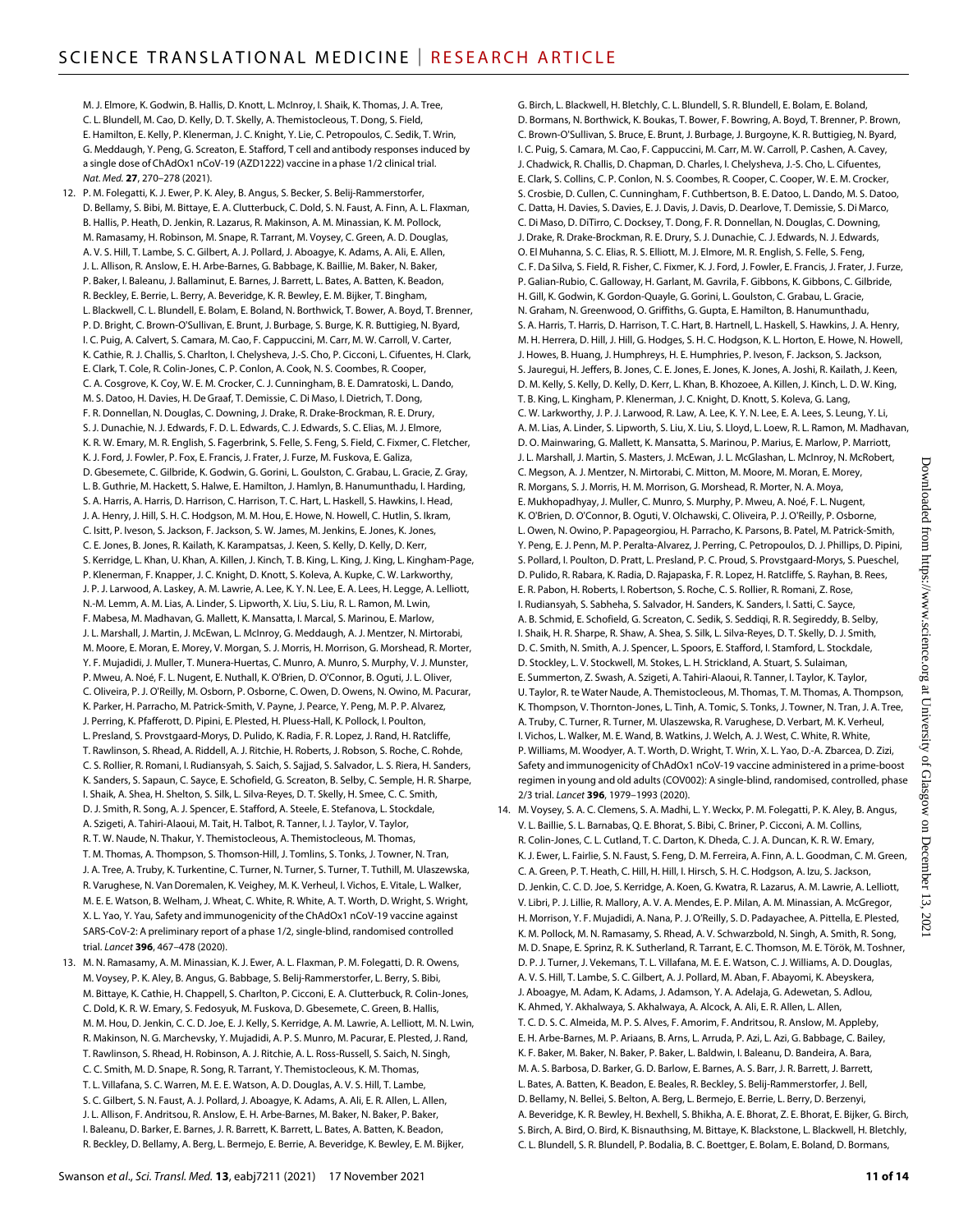N. Borthwick, F. Bowring, A. Boyd, P. Bradley, T. Brenner, P. Brown, C. Brown, C. Brown-O'Sullivan, S. Bruce, E. Brunt, R. Buchan, W. Budd, Y. A. Bulbulia, M. Bull, J. Burbage, H. Burhan, A. Burn, K. R. Buttigieg, N. Byard, I. C. Puig, G. Calderon, A. Calvert, S. Camara, M. Cao, F. Cappuccini, J. R. Cardoso, M. Carr, M. W. Carroll, A. Carson-Stevens, Y. D. M. Carvalho, J. A. M. Carvalho, H. R. Casey, P. Cashen, T. Castro, L. C. Castro, K. Cathie, A. Cavey, J. Cerbino-Neto, J. Chadwick, D. Chapman, S. Charlton, I. Chelysheva, O. Chester, S. Chita, J.-S. Cho, L. Cifuentes, E. Clark, M. Clark, A. Clarke, E. A. Clutterbuck, S. L. K. Collins, C. P. Conlon, S. Connarty, N. Coombes, C. Cooper, R. Cooper, L. Cornelissen, T. Corrah, C. Cosgrove, T. Cox, W. E. M. Crocker, S. Crosbie, L. Cullen, D. Cullen, D. R. M. F. Cunha, C. Cunningham, F. C. Cuthbertson, S. N. F. Da Guarda, L. P. da Silva, B. E. Damratoski, Z. Danos, M. T. D. C. Dantas, P. Darroch, M. S. Datoo, C. Datta, M. Davids, S. L. Davies, H. Davies, E. Davis, J. Davis, J. Davis, M. M. D. De Nobrega, L. M. D. O. Kalid, D. Dearlove, T. Demissie, A. Desai, S. Di Marco, C. Di Maso, M. I. S. Dinelli, T. Dinesh, C. Docksey, C. Dold, T. Dong, F. R. Donnellan, T. D. Santos, T. G. dos Santos, E. P. D. Santos, N. Douglas, C. Downing, J. Drake, R. Drake-Brockman, K. Driver, R. Drury, S. J. Dunachie, B. S. Durham, L. Dutra, N. J. W. Easom, S. van Eck, M. Edwards, N. J. Edwards, O. M. El Muhanna, S. C. Elias, M. Elmore, M. English, A. Esmail, Y. M. Essack, E. Farmer, M. Farooq, M. Farrar, L. Farrugia, B. Faulkner, S. Fedosyuk, S. Felle, S. Feng, C. F. Da Silva, S. Field, R. Fisher, A. Flaxman, J. Fletcher, H. Fofie, H. Fok, K. J. Ford, J. Fowler, P. H. A. Fraiman, E. Francis, M. M. Franco, J. Frater, M. S. M. Freire, S. H. Fry, S. Fudge, J. Furze, M. Fuskova, P. Galian-Rubio, E. Galiza, H. Garlant, M. Gavrila, A. Geddes, K. A. Gibbons, C. Gilbride, H. Gill, S. Glynn, K. Godwin, K. Gokani, U. C. Goldoni, M. Goncalves, I. G. S. Gonzalez, J. Goodwin, A. Goondiwala, K. Gordon-Quayle, G. Gorini, J. Grab, L. Gracie, M. Greenland, N. Greenwood, J. Greffrath, M. M. Groenewald, L. Grossi, G. Gupta, M. Hackett, B. Hallis, M. Hamaluba, E. Hamilton, J. Hamlyn, D. Hammersley, A. T. Hanrath, B. Hanumunthadu, S. A. Harris, C. Harris, T. Harris, T. D. Harrison, D. Harrison, T. C. Hart, B. Hartnell, S. Hassan, J. Haughney, S. Hawkins, J. Hay, I. Head, J. Henry, M. H. Herrera, D. B. Hettle, J. Hill, G. Hodges, E. Horne, M. M. Hou, C. Houlihan, E. Howe, N. Howell, J. Humphreys, H. E. Humphries, K. Hurley, C. Huson, A. Hyder-Wright, C. Hyams, S. Ikram, A. Ishwarbhai, M. Ivan, P. Iveson, V. Iyer, F. Jackson, J. De Jager, S. Jaumdally, H. Jeffers, N. Jesudason, B. Jones, K. Jones, E. Jones, C. Jones, M. R. Jorge, A. Jose, A. Joshi, E. A. M. S. Júnior, J. Kadziola, R. Kailath, F. Kana, K. Karampatsas, M. Kasanyinga, J. Keen, E. J. Kelly, D. M. Kelly, D. Kelly, S. Kelly, D. Kerr, R. D. Á. Kfouri, L. Khan, B. Khozoee, S. Kidd, A. Killen, J. Kinch, P. Kinch, L. D. W. King, T. B. King, L. Kingham, P. Klenerman, F. Knapper, J. C. Knight, D. Knott, S. Koleva, M. Lang, G. Lang, C. W. Larkworthy, J. P. J. Larwood, R. Law, E. M. Lazarus, A. Leach, E. A. Lees, N.-M. Lemm, A. Lessa, S. Leung, Y. Li, A. M. Lias, K. Liatsikos, A. Linder, S. Lipworth, S. Liu, X. Liu, A. Lloyd, S. Lloyd, L. Loew, R. L. Ramon, L. Lora, V. Lowthorpe, K. Luz, J. C. MacDonald, G. MacGregor, M. Madhavan, D. O. Mainwaring, E. Makambwa, R. Makinson, M. Malahleha, R. Malamatsho, G. Mallett, K. Mansatta, T. Maoko, K. Mapetla, N. G. Marchevsky, S. Marinou, E. Marlow, G. N. Marques, P. Marriott, R. P. Marshall, J. L. Marshall, F. J. Martins, M. Masenya, M. Masilela, S. K. Masters, M. Mathew, H. Matlebjane, K. Matshidiso, O. Mazur, A. Mazzella, H. McCaughan, J. McEwan, J. McGlashan, L. McInroy, Z. McIntyre, D. McLenaghan, N. McRobert, S. McSwiggan, C. Megson, S. Mehdipour, W. Meijs, R. N. Á. Mendonça, A. J. Mentzer, N. Mirtorabi, C. Mitton, S. Mnyakeni, F. Moghaddas, K. Molapo, M. Moloi, M. Moore, M. I. Moraes-Pinto, M. Moran, E. Morey, R. Morgans, S. Morris, S. Morris, H. C. Morris, F. Morselli, G. Morshead, R. Morter, L. Mottal, A. Moultrie, N. Moya, M. Mpelembue, S. Msomi, Y. Mugodi, E. Mukhopadhyay, J. Muller, A. Munro, C. Munro, S. Murphy, P. Mweu, C. H. Myasaki, G. Naik, K. Naker, E. Nastouli, A. Nazir, B. Ndlovu, F. Neffa, C. Njenga, H. Noal, A. Noé, G. Novaes, F. L. Nugent, G. Nunes, K. O'Brien, D. O'Connor, M. Odam, S. Oelofse, B. Oguti, V. Olchawski, N. J. Oldfield, M. G. Oliveira, C. Oliveira, A. Oosthuizen, P. O'Reilly, P. Osborne, D. R. J. Owen, L. Owen, D. Owens, N. Owino, M. Pacurar, B. V. B. Paiva, E. M. F. Palhares, S. Palmer, S. Parkinson, H. M. R. T. Parracho, K. Parsons, D. Patel, B. Patel, F. Patel, K. Patel, M. Patrick-Smith, R. O. Payne, Y. Peng, E. J. Penn, A. Pennington, M. P. P. Alvarez, J. Perring, N. Perry, R. Perumal, S. Petkar, T. Philip, D. J. Phillips, J. Phillips, M. K. Phohu, L. Pickup, S. Pieterse, J. Piper, D. Pipini, M. Plank, J. Du Plessis, S. Pollard, J. Pooley, A. Pooran, I. Poulton, C. Powers, F. B. Presa, D. A. Price, V. Price, M. Primeira, P. C. Proud, S. Provstgaard-Morys, S. Pueschel, D. Pulido, S. Quaid, R. Rabara, A. Radford, K. Radia, D. Rajapaska, T. Rajeswaran, A. S. F. Ramos, F. R. Lopez, T. Rampling, J. Rand, H. Ratcliffe, T. Rawlinson, D. Rea, B. Rees, J. Reiné, M. Resuello-Dauti, E. R. Pabon, C. M. Ribiero, M. Ricamara, A. Richter, N. Ritchie, A. J. Ritchie, A. J. Robbins, H. Roberts, R. E. Robinson, H. Robinson, T. T. Rocchetti, B. P. Rocha, S. Roche, C. Rollier, L. Rose, A. L. R. Russell, L. Rossouw, S. Royal, I. Rudiansyah, S. Ruiz, S. Saich, C. Sala, J. Sale, A. M. Salman, N. Salvador, S. Salvador, M. Sampaio, A. D. Samson, A. Sanchez-Gonzalez, H. Sanders, K. Sanders, E. Santos, M. F. S. S. Guerra, I. Satti, J. E. Saunders, C. Saunders, A. Sayed, I. S. van der Loeff, A. B. Schmid, E. Schofield, G. Screaton, S. Seddiqi, R. R. Segireddy, R. Senger, S. Serrano, R. Shah, I. Shaik, H. E. Sharpe, K. Sharrocks, R. Shaw, A. Shea, A. Shepherd, J. G. Shepherd, F. Shiham, E. Sidhom, S. E. Silk, A. C. da Silva Moraes, G. Silva-Junior, L. Silva-Reyes, A. D. Silveira, M. B. V. Silveira, J. Sinha, D. T. Skelly, D. C. Smith, N. Smith, H. E. Smith, D. J. Smith, C. C. Smith, A. Soares, T. Soares, C. Solórzano, G. L. Sorio, K. Sorley,

T. Sosa-Rodriguez, C. M. C. D. L. Souza, B. S. D. F. Souza, A. R. Souza, A. J. Spencer, F. Spina, L. Spoors, L. Stafford, I. Stamford, I. Starinskij, R. Stein, J. Steven, L. Stockdale, L. V. Stockwell, L. H. Strickland, A. C. Stuart, A. Sturdy, N. Sutton, A. Szigeti, A. Tahiri-Alaoui, R. Tanner, C. Taoushanis, A. W. Tarr, K. Taylor, U. Taylor, I. J. Taylor, J. Taylor, R. te Water Naude, Y. Themistocleous, A. Themistocleous, M. Thomas, K. Thomas, T. M. Thomas, A. Thombrayil, F. Thompson, A. Thompson, K. Thompson, A. Thompson, J. Thomson, V. Thornton-Jones, P. J. Tighe, L. A. Tinoco, G. Tiongson, B. Tladinyane, M. Tomasicchio, A. Tomic, S. Tonks, J. Towner, N. Tran, J. Tree, G. Trillana, C. Trinham, R. Trivett, A. Truby, B. L. Tsheko, A. Turabi, R. Turner, C. Turner, M. Ulaszewska, B. R. Underwood, R. Varughese, D. Verbart, M. Verheul, I. Vichos, T. Vieira, C. S. Waddington, L. Walker, E. Wallis, M. Wand, D. Warbick, T. Wardell, G. Warimwe, S. C. Warren, B. Watkins, E. Watson, S. Webb, A. Webb-Bridges, A. Webster, J. Welch, J. Wells, A. West, C. White, R. White, P. Williams, R. L. Williams, R. Winslow, M. Woodyer, A. T. Worth, D. Wright, M. Wroblewska, A. Yao, R. Zimmer, D. Zizi, P. Zuidewind, Safety and efficacy of the ChAdOx1 nCoV-19 vaccine (AZD1222) against SARS-CoV-2: An interim analysis of four randomised controlled trials in Brazil, South Africa, and the UK. *Lancet* **397**, 99–111 (2021).

- 15. T. M. Snyder, R. M. Gittelman, M. Klinger, D. H. May, E. J. Osborne, R. Taniguchi, H. J. Zahid, I. M. Kaplan, J. N. Dines, M. T. Noakes, R. Pandya, X. Chen, S. Elasady, E. Svejnoha, P. Ebert, M. W. Pesesky, P. De Almeida, H. O'Donnell, Q. DeGottardi, G. Keitany, J. Lu, A. Vong, R. Elyanow, P. Fields, J. Greissl, L. Baldo, S. Semprini, C. Cerchione, F. Nicolini, M. Mazza, O. M. Delmonte, K. Dobbs, R. Laguna-Goya, G. Carreno-Tarragona, S. Barrio, L. Imberti, A. Sottini, E. Quiros-Roldan, C. Rossi, A. Biondi, L. R. Bettini, M. D'Angio, P. Bonfanti, M. F. Tompkins, C. Alba, C. Dalgard, V. Sambri, G. Martinelli, J. D. Goldman, J. R. Heath, H. C. Su, L. D. Notarangelo, E. Paz-Artal, J. Martinez-Lopez, J. M. Carlson, H. S. Robins, Magnitude and dynamics of the T-cell response to SARS-CoV-2 infection at both individual and population levels. medRxiv 2020.07.31.20165647 [Preprint]. 17 September 2020. [https://doi.org/10.1101/2020.07.31.20165647.](https://doi.org/10.1101/2020.07.31.20165647)
- 16. P. Supasa, D. Zhou, W. Dejnirattisai, C. Liu, A. J. Mentzer, H. M. Ginn, Y. Zhao, H. M. E. Duyvesteyn, R. Nutalai, A. Tuekprakhon, B. Wang, G. C. Paesen, J. Slon-Campos, C. López-Camacho, B. Hallis, N. Coombes, K. R. Bewley, S. Charlton, T. S. Walter, E. Barnes, S. J. Dunachie, D. Skelly, S. F. Lumley, N. Baker, I. Shaik, H. E. Humphries, K. Godwin, N. Gent, A. Sienkiewicz, C. Dold, R. Levin, T. Dong, A. J. Pollard, J. C. Knight, P. Klenerman, D. Crook, T. Lambe, E. Clutterbuck, S. Bibi, A. Flaxman, M. Bittaye, S. Belij-Rammerstorfer, S. Gilbert, D. R. Hall, M. A. Williams, N. G. Paterson, W. James, M. W. Carroll, E. E. Fry, J. Mongkolsapaya, J. Ren, D. I. Stuart, G. R. Screaton, Reduced neutralization of SARS-CoV-2 B.1.1.7 variant by convalescent and vaccine sera. *Cell* **184**, 2201–2211 (2021).
- 17. A. T. Tan, M. Linster, C. W. Tan, N. Le Bert, W. N. Chia, K. Kunasegaran, Y. Zhuang, C. Y. L. Tham, A. Chia, G. J. D. Smith, B. Young, S. Kalimuddin, J. G. H. Low, D. Lye, L. F. Wang, A. Bertoletti, Early induction of functional SARS-CoV-2-specific T cells associates with rapid viral clearance and mild disease in COVID-19 patients. *Cell Rep.* **34**, 108728 (2021).
- 18. K. Haq, J. E. McElhaney, Immunosenescence: Influenza vaccination and the elderly. *Curr. Opin. Immunol.* **29**, 38–42 (2014).
- 19. V. A. Fulginiti, J. J. Eller, A. W. Downie, C. H. Kempe, Altered reactivity to measles virus. Atypical measles in children previously immunized with inactivated measles virus vaccines. *JAMA* **202**, 1075–1080 (1967).
- 20. H. W. Kim, J. G. Canchola, C. D. Brandt, G. Pyles, R. M. Chanock, K. Jensen, R. H. Parrott, Respiratory syncytial virus disease in infants despite prior administration of antigenic inactivated vaccine. *Am. J. Epidemiol.* **89**, 422–434 (1969).
- 21. B. S. Graham, G. S. Henderson, Y. W. Tang, X. Lu, K. M. Neuzil, D. G. Colley, Priming immunization determines T helper cytokine mRNA expression patterns in lungs of mice challenged with respiratory syncytial virus. *J. Immunol.* **151**, 2032–2040 (1993).
- 22. F. Yasui, C. Kai, M. Kitabatake, S. Inoue, M. Yoneda, S. Yokochi, R. Kase, S. Sekiguchi, K. Morita, T. Hishima, H. Suzuki, K. Karamatsu, Y. Yasutomi, H. Shida, M. Kidokoro, K. Mizuno, K. Matsushima, M. Kohara, Prior immunization with severe acute respiratory syndrome (SARS)-associated coronavirus (SARS-CoV) nucleocapsid protein causes severe pneumonia in mice infected with SARS-CoV. *J. Immunol.* **181**, 6337–6348 (2008).
- 23. A. S. Agrawal, X. Tao, A. Algaissi, T. Garron, K. Narayanan, B. H. Peng, R. B. Couch, C. T. Tseng, Immunization with inactivated Middle East respiratory syndrome coronavirus vaccine leads to lung immunopathology on challenge with live virus. *Hum. Vaccin. Immunother.* **12**, 2351–2356 (2016).
- 24. E. Panagioti, P. Klenerman, L. N. Lee, S. H. van der Burg, R. Arens, Features of effective T cell-inducing vaccines against chronic viral infections. *Front. Immunol.* **9**, 276 (2018).
- 25. P. A. Darrah, D. T. Patel, P. M. De Luca, R. W. Lindsay, D. F. Davey, B. J. Flynn, S. T. Hoff, P. Andersen, S. G. Reed, S. L. Morris, M. Roederer, R. A. Seder, Multifunctional TH1 cells define a correlate of vaccine-mediated protection against *Leishmania major*. *Nat. Med.* **13**, 843–850 (2007).
- 26. E. Barnes, A. Folgori, S. Capone, L. Swadling, S. Aston, A. Kurioka, J. Meyer, R. Huddart, K. Smith, R. Townsend, A. Brown, R. Antrobus, V. Ammendola, M. Naddeo, G. O'Hara, C. Willberg, A. Harrison, F. Grazioli, M. L. Esposito, L. Siani, C. Traboni, Y. Oo, D. Adams,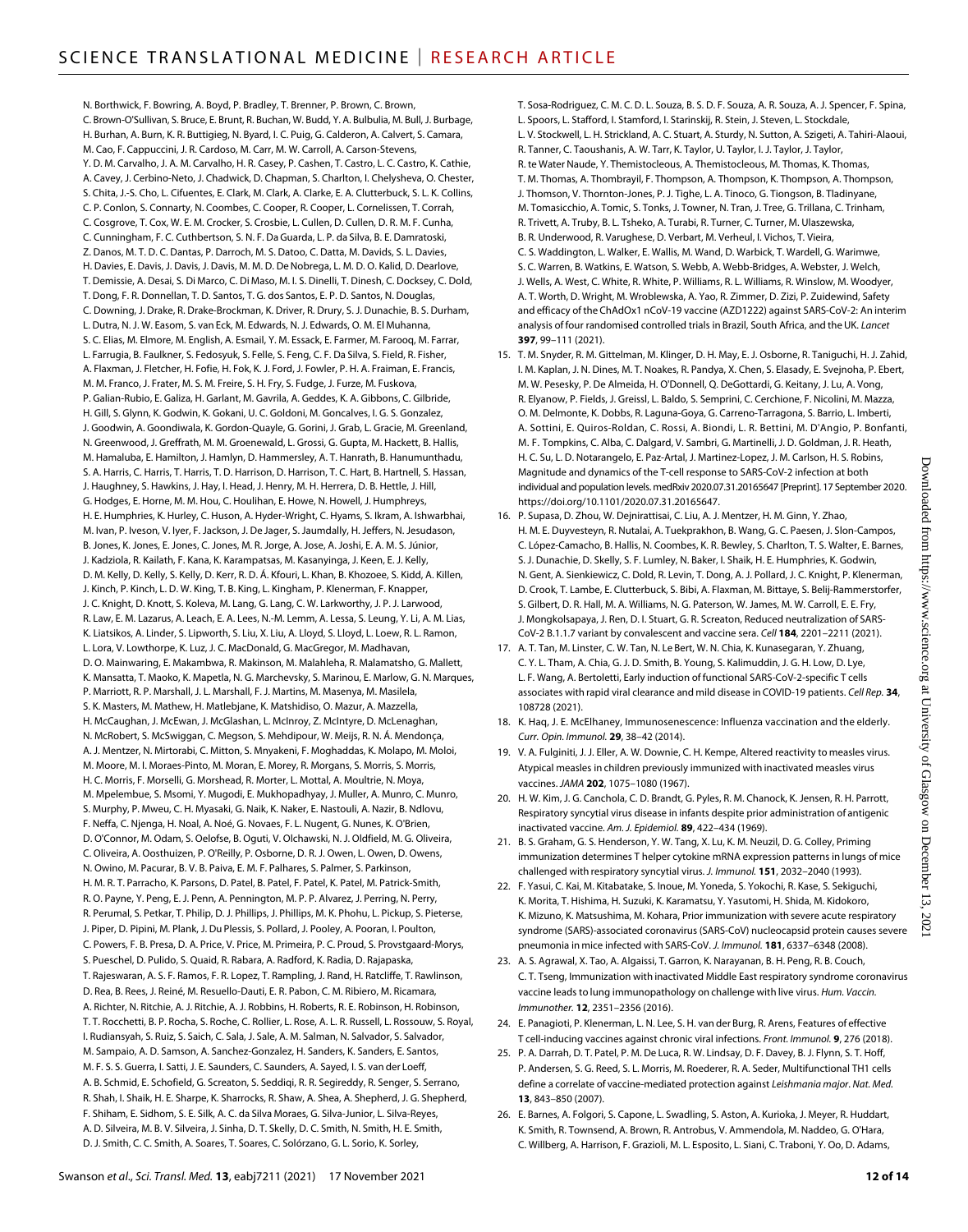A. Hill, S. Colloca, A. Nicosia, R. Cortese, P. Klenerman, Novel adenovirus-based vaccines induce broad and sustained T cell responses to HCV in man. *Sci. Transl. Med.* **4**, 115ra111 (2012).

- 27. F. Bihl, C. Berger, J. V. Chisholm 3rd, L. M. Henry, B. Bertisch, A. Trojan, D. Nadal, R. F. Speck, M. Flepp, C. Brander, N. J. Mueller, H. I. V. C. S. Swiss, Cellular immune responses and disease control in acute AIDS-associated Kaposi's sarcoma. *AIDS* **23**, 1918–1922 (2009).
- 28. R. S. Akondy, N. D. Monson, J. D. Miller, S. Edupuganti, D. Teuwen, H. Wu, F. Quyyumi, S. Garg, J. D. Altman, C. Del Rio, H. L. Keyserling, A. Ploss, C. M. Rice, W. A. Orenstein, M. J. Mulligan, R. Ahmed, The yellow fever virus vaccine induces a broad and polyfunctional human memory CD8+ T cell response. *J. Immunol.* **183**, 7919–7930 (2009).
- 29. S. Kannanganat, B. G. Kapogiannis, C. Ibegbu, L. Chennareddi, P. Goepfert, H. L. Robinson, J. Lennox, R. R. Amara, Human immunodeficiency virus type 1 controllers but not noncontrollers maintain CD4 T cells coexpressing three cytokines. *J. Virol.* **81**, 12071–12076 (2007).
- 30. E. Van Braeckel, I. Desombere, F. Clement, L. Vandekerckhove, C. Verhofstede, D. Vogelaers, G. Leroux-Roels, Polyfunctional CD4<sup>+</sup> T cell responses in HIV-1-infected viral controllers compared with those in healthy recipients of an adjuvanted polyprotein HIV-1 vaccine. *Vaccine* **31**, 3739–3746 (2013).
- 31. E. Vasileiou, C. R. Simpson, T. Shi, S. Kerr, U. Agrawal, A. Akbari, S. Bedston, J. Beggs, D. Bradley, A. Chuter, S. de Lusignan, A. B. Docherty, D. Ford, F. R. Hobbs, M. Joy, S. V. Katikireddi, J. Marple, C. McCowan, D. McGagh, J. McMenamin, E. Moore, J. L. Murray, J. Pan, L. Ritchie, S. A. Shah, S. Stock, F. Torabi, R. S. Tsang, R. Wood, M. Woolhouse, C. Robertson, A. Sheikh, Interim findings from first-dose mass COVID-19 vaccination roll-out and COVID-19 hospital admissions in Scotland: A national prospective cohort study. *Lancet* **397**, 1646–1657 (2021).
- 32. J. Lopez Bernal, N. Andrews, C. Gower, C. Robertson, J. Stowe, E. Tessier, R. Simmons, S. Cottrell, R. Roberts, M. O'Doherty, K. Brown, C. Cameron, D. Stockton, J. McMenamin, M. Ramsay, Effectiveness of the Pfizer-BioNTech andOxford-AstraZeneca vaccines on covid-19 related symptoms, hospital admissions, and mortality in older adults in England: Test negative case-control study. *BMJ* **373**, n1088 (2021).
- 33. Public Health England, COVID-19 vaccine surveillance report week 20; [https://assets.](https://assets.publishing.service.gov.uk/government/uploads/system/uploads/attachment_data/file/988193/Vaccine_surveillance_report_-_week_20.pdf) [publishing.service.gov.uk/government/uploads/system/uploads/attachment\\_data/](https://assets.publishing.service.gov.uk/government/uploads/system/uploads/attachment_data/file/988193/Vaccine_surveillance_report_-_week_20.pdf) [file/988193/Vaccine\\_surveillance\\_report\\_-\\_week\\_20.pdf](https://assets.publishing.service.gov.uk/government/uploads/system/uploads/attachment_data/file/988193/Vaccine_surveillance_report_-_week_20.pdf) [accessed May 2021].
- 34. A. Addetia, K. H. D. Crawford, A. Dingens, H. Zhu, P. Roychoudhury, M. L. Huang, K. R. Jerome, J. D. Bloom, A. L. Greninger, Neutralizing antibodies correlate with protection from SARS-CoV-2 in humans during a fishery vessel outbreak with a high attack rate. *J. Clin. Microbiol.* **58**, e02107–e02120 (2020).
- 35. S. Crotty, A brief history of T cell help to B cells. *Nat. Rev. Immunol.* **15**, 185–189 (2015).
- 36. A. Grifoni, D. Weiskopf, S. I. Ramirez, J. Mateus, J. M. Dan, C. R. Moderbacher, S. A. Rawlings, A. Sutherland, L. Premkumar, R. S. Jadi, D. Marrama, A. M. de Silva, A. Frazier, A. F. Carlin, J. A. Greenbaum, B. Peters, F. Krammer, D. M. Smith, S. Crotty, A. Sette, Targets of T cell responses to SARS-CoV-2 coronavirus in humans with COVID-19 disease and unexposed individuals. *Cell* **181**, 1489–1501.e15 (2020).
- 37. S. Crotty, T follicular helper cell biology: A decade of discovery and diseases. *Immunity* **50**, 1132–1148 (2019).
- 38. J. A. Juno, H. X. Tan, W. S. Lee, A. Reynaldi, H. G. Kelly, K. Wragg, R. Esterbauer, H. E. Kent, C. J. Batten, F. L. Mordant, N. A. Gherardin, P. Pymm, M. H. Dietrich, N. E. Scott, W. H. Tham, D. I. Godfrey, K. Subbarao, M. P. Davenport, S. J. Kent, A. K. Wheatley, Humoral and circulating follicular helper T cell responses in recovered patients with COVID-19. *Nat. Med.* **26**, 1428–1434 (2020).
- 39. S. Santra, H. X. Liao, R. Zhang, M. Muldoon, S. Watson, W. Fischer, J. Theiler, J. Szinger, H. Balachandran, A. Buzby, D. Quinn, R. J. Parks, C. Y. Tsao, A. Carville, K. G. Mansfield, G. N. Pavlakis, B. K. Felber, B. F. Haynes, B. T. Korber, N. L. Letvin, Mosaic vaccines elicit CD8+ T lymphocyte responses that confer enhanced immune coverage of diverse HIV strains in monkeys. *Nat. Med.* **16**, 324–328 (2010).
- 40. D. H. Barouch, K. L. O'Brien, N. L. Simmons, S. L. King, P. Abbink, L. F. Maxfield, Y. H. Sun, A. La Porte, A. M. Riggs, D. M. Lynch, S. L. Clark, K. Backus, J. R. Perry, M. S. Seaman, A. Carville, K. G. Mansfield, J. J. Szinger, W. Fischer, M. Muldoon, B. Korber, Mosaic HIV-1 vaccines expand the breadth and depth of cellular immune responses in rhesus monkeys. *Nat. Med.* **16**, 319–323 (2010).
- 41. M. A. Martins, L. Gonzalez-Nieto, M. J. Ricciardi, V. K. Bailey, C. M. Dang, G. F. Bischof, N. Pedreno-Lopez, M. G. Pauthner, D. R. Burton, C. L. Parks, P. Earl, B. Moss, E. G. Rakasz, J. D. Lifson, R. C. Desrosiers, D. I. Watkins, Rectal acquisition of simian immunodeficiency virus (SIV) SIVmac239 infection despite vaccine-induced immune responses against the entire SIV proteome. *J. Virol.* **94**, e00979-20 (2020).
- 42. A. Nelde, T. Bilich, J. S. Heitmann, Y. Maringer, H. R. Salih, M. Roerden, M. Lubke, J. Bauer, J. Rieth, M. Wacker, A. Peter, S. Horber, B. Traenkle, P. D. Kaiser, U. Rothbauer, M. Becker, D. Junker, G. Krause, M. Strengert, N. Schneiderhan-Marra, M. F. Templin, T. O. Joos, D. J. Kowalewski, V. Stos-Zweifel, M. Fehr, A. Rabsteyn, V. Mirakaj, J. Karbach, E. Jager,

M. Graf, L. C. Gruber, D. Rachfalski, B. Preuss, I. Hagelstein, M. Marklin, T. Bakchoul, C. Gouttefangeas, O. Kohlbacher, R. Klein, S. Stevanovic, H. G. Rammensee, J. S. Walz, SARS-CoV-2-derived peptides define heterologous and COVID-19-induced T cell recognition. *Nat. Immunol.* **22**, 74–85 (2021).

- 43. H. Tegally, E. Wilkinson, M. Giovanetti, A. Iranzadeh, V. Fonseca, J. Giandhari, D. Doolabh, S. Pillay, E. J. San, N. Msomi, K. Mlisana, A. von Gottberg, S. Walaza, M. Allam, A. Ismail, T. Mohale, A. J. Glass, S. Engelbrecht, G. Van Zyl, W. Preiser, F. Petruccione, A. Sigal, D. Hardie, G. Marais, N. Y. Hsiao, S. Korsman, M. A. Davies, L. Tyers, I. Mudau, D. York, C. Maslo, D. Goedhals, S. Abrahams, O. Laguda-Akingba, A. Alisoltani-Dehkordi, A. Godzik, C. K. Wibmer, B. T. Sewell, J. Lourenco, L. C. J. Alcantara, S. L. Kosakovsky Pond, S. Weaver, D. Martin, R. J. Lessells, J. N. Bhiman, C. Williamson, T. de Oliveira, Detection of a SARS-CoV-2 variant of concern in South Africa. *Nature* **592**, 438–443 (2021).
- 44. B. Meng, S. A. Kemp, G. Papa, R. Datir, I. Ferreira, S. Marelli, W. T. Harvey, S. Lytras, A. Mohamed, G. Gallo, N. Thakur, D. A. Collier, P. Mlcochova, C.-G. U. Consortium, L. M. Duncan, A. M. Carabelli, J. C. Kenyon, A. M. Lever, A. De Marco, C. Saliba, K. Culap, E. Cameroni, N. J. Matheson, L. Piccoli, D. Corti, L. C. James, D. L. Robertson, D. Bailey, R. K. Gupta, Recurrent emergence of SARS-CoV-2 spike deletion H69/V70 and its role in the alpha variant B.1.1.7. *Cell Rep.* **35**, 109292 (2021).
- 45. R. J. Fischer, N. van Doremalen, D. R. Adney, C. K. Yinda, J. R. Port, M. G. Holbrook, J. E. Schulz, B. N. Williamson, T. Thomas, K. Barbian, S. L. Anzick, S. Ricklefs, B. J. Smith, D. Long, C. Martens, G. Saturday, E. de Wit, S. C. Gilbert, T. Lambe, V. J. Munster, ChAdOx1 nCoV-19 (AZD1222) protects against SARS-CoV-2 B.1.351 and B.1.1.7. bioRxiv 2021.03.11.435000 [Preprint]. 11 March 2021. [https://doi.org/10.1101/2021.03.11.435000.](https://doi.org/10.1101/2021.03.11.435000)
- 46. K. R. W. Emary, T. Golubchik, P. K. Aley, C. V. Ariani, B. Angus, S. Bibi, B. Blane, D. Bonsall, P. Cicconi, S. Charlton, E. A. Clutterbuck, A. M. Collins, T. Cox, T. C. Darton, C. Dold, A. D. Douglas, C. J. A. Duncan, K. J. Ewer, A. L. Flaxman, S. N. Faust, D. M. Ferreira, S. Feng, A. Finn, P. M. Folegatti, M. Fuskova, E. Galiza, A. L. Goodman, C. M. Green, C. A. Green, M. Greenland, B. Hallis, P. T. Heath, J. Hay, H. C. Hill, D. Jenkin, S. Kerridge, R. Lazarus, V. Libri, P. J. Lillie, C. Ludden, N. G. Marchevsky, A. M. Minassian, A. C. McGregor, Y. F. Mujadidi, D. J. Phillips, E. Plested, K. M. Pollock, H. Robinson, A. Smith, R. Song, M. D. Snape, R. K. Sutherland, E. C. Thomson, M. Toshner, D. P. J. Turner, J. Vekemans, T. L. Villafana, C. J. Williams, A. V. S. Hill, T. Lambe, S. C. Gilbert, M. Voysey, M. N. Ramasamy, A. J. Pollard; COVID-19 Genomics UK Consortium; AMPHEUS Project; Oxford COVID-19 Vaccine Trial Group, Efficacy of ChAdOx1 nCoV-19 (AZD1222) vaccine against SARS-CoV-2 variant of concern 202012/01 (B.1.1.7): An exploratory analysis of a randomised controlled trial. *Lancet* **397**, 1351–1362 (2021).
- 47. A. Tarke, J. Sidney, N. Methot, E. D. Yu, Y. Zhang, J. M. Dan, B. Goodwin, P. Rubiro, A. Sutherland, E. Wang, A. Frazier, S. I. Ramirez, S. A. Rawlings, D. M. Smith, R. da Silva Antunes, B. Peters, R. H. Scheuermann, D. Weiskopf, S. Crotty, A. Grifoni, A. Sette, Impact of SARS-CoV-2 variants on the total CD4 $^+$  and CD8 $^+$  T cell reactivity in infected or vaccinated individuals. *Cell. Rep. Med.* **2**, 100355 (2021).
- 48. A. D. Redd, A. Nardin, H. Kared, E. M. Bloch, A. Pekosz, O. Laeyendecker, B. Abel, M. Fehlings, T. C. Quinn, A. A. R. Tobian, CD8+ T-cell responses in COVID-19 convalescent individuals target conserved epitopes from multiple prominent SARS-CoV-2 circulating variants. *Open Forum Infect. Dis.* **8**, ofab143 (2021).
- 49. G. Alter, J. Yu, J. Liu, A. Chandrashekar, E. N. Borducchi, L. H. Tostanoski, K. McMahan, C. Jacob-Dolan, D. R. Martinez, A. Chang, T. Anioke, M. Lifton, J. Nkolola, K. E. Stephenson, C. Atyeo, S. Shin, P. Fields, I. Kaplan, H. Robins, F. Amanat, F. Krammer, R. S. Baric, M. Le Gars, J. Sadoff, A. M. de Groot, D. Heerwegh, F. Struyf, M. Douoguih, J. van Hoof, H. Schuitemaker, D. H. Barouch, Immunogenicity of Ad26.COV2.S vaccine against SARS-CoV-2 variants in humans. *Nature* **596**, 268–272 (2021).
- 50. A. Sette, S. Crotty, Adaptive immunity to SARS-CoV-2 and COVID-19. *Cell* **184**, 861–880 (2021).
- 51. P. A. Swanson 2nd, R. A. Seder, OMIP-067: 28-Color flow cytometry panel to evaluate human T-cell phenotype and function. *Cytometry A* **97**, 1032–1036 (2020).
- 52. G. Monaco, H. Chen, M. Poidinger, J. Chen, J. P. de Magalhaes, A. Larbi, flowAI: Automatic and interactive anomaly discerning tools for flow cytometry data. *Bioinformatics* **32**, 2473–2480 (2016).
- 53. H. Robins, C. Desmarais, J. Matthis, R. Livingston, J. Andriesen, H. Reijonen, C. Carlson, G. Nepom, C. Yee, K. Cerosaletti, Ultra-sensitive detection of rare T cell clones. *J. Immunol. Methods* **375**, 14–19 (2012).
- 54. H. S. Robins, P. V. Campregher, S. K. Srivastava, A. Wacher, C. J. Turtle, O. Kahsai, S. R. Riddell, E. H. Warren, C. S. Carlson, Comprehensive assessment of T-cell receptor  $\beta$ -chain diversity in  $\alpha\beta$  T cells. *Blood* **114**, 4099-4107 (2009).
- 55. C. S. Carlson, R. O. Emerson, A. M. Sherwood, C. Desmarais, M.-W. Chung, J. M. Parsons, M. S. Steen, M. A. LaMadrid-Herrmannsfeldt, D. W. Williamson, R. J. Livingston, D. Wu, B. L. Wood, M. J. Rieder, H. Robins, Using synthetic templates to design an unbiased multiplex PCR assay. *Nat. Commun.* **4**, 2680 (2013).
- 56. M. Klinger, F. Pepin, J. Wilkins, T. Asbury, T. Wittkop, J. Zheng, M. Moorhead, M. Faham, Multiplex identification of antigen-specific T cell receptors using a combination of immune assays and immune receptor sequencing. *PLOS ONE* **10**, e0141561 (2015).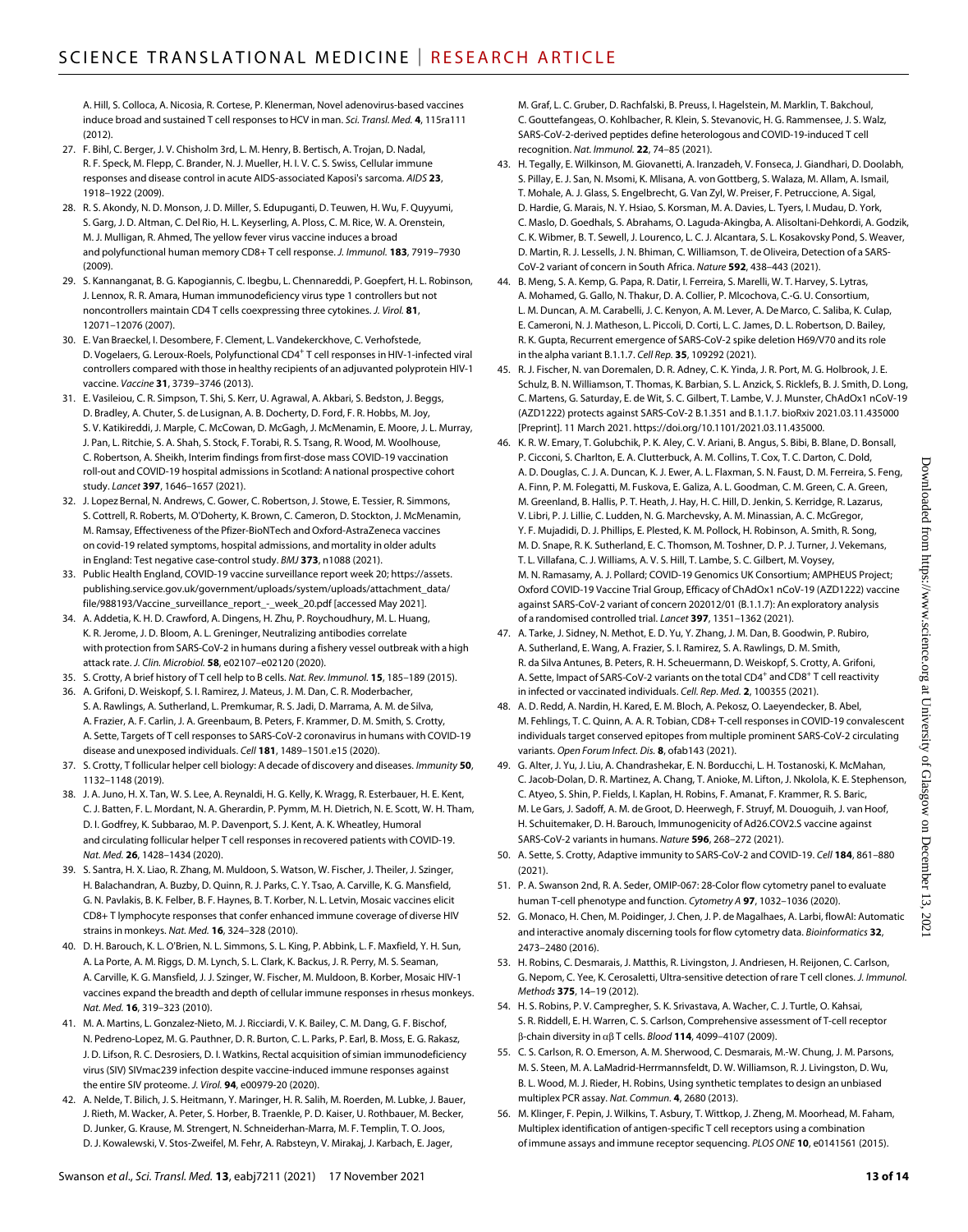**Acknowledgments:** Writing and editing assistance, including revision of drafts under the direction and guidance of the authors, incorporating author feedback, and manuscript submission, was provided by H. Shawcross, E. Feist, and R. Lawson (Fishawack Health). **Funding:** Funding was received from U.K. Research and Innovation (HCR1610) to T.L., National Institutes for Health Research (NIHR) (HCR01621/HCR01620) to T.L., Coalition for Epidemic Preparedness Innovations (HCR1590) to T.L., Thames Valley and South Midlands NIHR Clinical Research Network to A.J.P., The Bill and Melinda Gates Foundation to T.L., and AstraZeneca. **Author contributions:** All authors reviewed and edited the manuscript. T.L., A.J.P., S.B., and S.N.F. conducted and supported the clinical study design. E.J.K., N.M.D., P.A.S., A.B.M., T.L., and A.J.P. designed the analysis. M.P., P.A.S., and W.H. generated the ICS data. N.M.D., P.A.F., and K.M. generated the immunosequencing data. N.M.D., P.A.S., and P.A.F. analyzed the data. E.J.K., N.M.D., and P.A.S. wrote the manuscript. **Competing interests:** P.A.S., A.B.M., M.P., W.H., and S.B. declare that they have no competing interests. E.J.K., N.M.D., and K.M. are employees of AstraZeneca and hold or may hold AstraZeneca stock. T.L. was a consultant to Vaccitech and is named as an inventor on a patent application covering a SARS-CoV-2 (nCoV-19) vaccine (U.K. patent application no. 2003670.3). P.A.F. has a financial interest in Adaptive Biotechnologies. A.J.P. is Chair of the U.K. Department of Health and Social Care's (DHSC) Joint Committee on Vaccination and Immunisation (JCVI), but does not participate in COVID-19 vaccine policy discussions, and is a member of the WHO's SAGE. Fees or grants for contract commercial clinical trials were paid to S.N.F.'s institution (with no personal payment of any kind) from AstraZeneca/Medimmune, Sanofi, Pfizer, Seqirus, Sandoz, Merck, GSK, J&J, Valneva, and Merck, outside the submitted work. A.J.P. is chief investigator on clinical trials of Oxford University's COVID-19 vaccine funded by the NIHR. The views expressed in this article do not necessarily represent the views of DHSC, JCVI, NIHR, or WHO. Oxford University has entered a joint COVID-19 vaccine development partnership with AstraZeneca. **Data and materials availability:** All data associated with this study are present in the paper or the Supplementary Materials. TCRB immunosequencing data have been deposited at the publicly available immuneACCESS platform at [http://doi.org/10.21417/PAS2021STM.](http://doi.org/10.21417/PAS2021STM) This work is licensed under a Creative Commons Attribution 4.0 International (CC BY 4.0) license, which permits unrestricted use, distribution, and reproduction in any medium, provided the original work is properly cited. To view a copy of this license, visit [http://creativecommons.org/licenses/](http://creativecommons.org/licenses/by/4.0/) [by/4.0/](http://creativecommons.org/licenses/by/4.0/). This license does not apply to figures/photos/artwork or other content included in the article that is credited to a third party and obtain authorization from the rights holder before using this material.

**Members of the AstraZeneca/Oxford/VRC study group:** Syed Adlou<sup>1</sup>, Parvinder K. Aley<sup>1</sup>, Brian Angus<sup>2</sup>, Rachel Anslow<sup>1</sup>, Philip Baker<sup>3</sup>, Himanshu Bansal<sup>4</sup>, Amy Beveridge<sup>1</sup>, Alice Bridges-Webb<sup>1</sup>, Steven Ching<sup>5</sup>, Paola Cicconi<sup>2</sup>, Elizabeth A. Clutterbuck<sup>1</sup>, Andrea M. Collins<sup>6</sup>, Thomas C. Darton<sup>7,8</sup>, Tesfaye Demissie<sup>1</sup>, Tanya Dinesh<sup>1</sup>, Alexander D. Douglas<sup>2</sup>, Christopher J. A. Duncan<sup>9,10</sup>, Katie J. Ewer<sup>2</sup>, Sally Felle<sup>1</sup>, Daniela M. Ferreira<sup>6</sup>, Pedro M. Folegatti<sup>2</sup>, Michelle Fuskova<sup>2</sup>, Martin Gaudinski<sup>11</sup>, Sarah C. Gilbert<sup>2</sup>, Anna L. Goodman<sup>12,13</sup>, Ingelise Gordon<sup>11</sup>, Christopher A. Green<sup>14,15</sup>, Elizabeth Harbolick<sup>5</sup>, Susana Hayes<sup>5</sup>, Adrian V. S. Hill<sup>2,16</sup>, Helen Hill<sup>6</sup>, Daniel Jenkin<sup>2</sup>, Brett M. Jepson<sup>5,17</sup>, Mwila Kasanyinga<sup>1</sup>, Vincenzo Libri<sup>18,19</sup>, Patrick J. Lillie<sup>20</sup>, Alastair C. McGregor<sup>21</sup>, Angela M. Minassian<sup>2</sup>, Yama F. Mujadidi<sup>1</sup>, Laura Novik<sup>11</sup>, Ruth Payne<sup>7,22</sup>, Fernanda Pilataxi<sup>5</sup>, Emma Plested<sup>1</sup>, Samuel Provstgaard-Morys<sup>1</sup>, Maheshi Ramasamy<sup>1,23</sup>, Hannah Robinson<sup>1</sup>, Katherine Sanders<sup>1</sup>, Andrew Smith<sup>24</sup>, Matthew D. Snape<sup>1</sup>, Rinn Song<sup>1</sup>,

Rebecca K. Sutherland<sup>25</sup>, Emma C. Thomson<sup>26,27</sup>, Mark Toshner<sup>28,29,30</sup>, David P. J. Turner<sup>31,32</sup>, Merryn Voysey<sup>1</sup>, Alicia T. Widge<sup>11</sup>, Christopher J. Williams<sup>33,34</sup>

<sup>1</sup>Oxford Vaccine Group, Department of Paediatrics, University of Oxford, Oxford OX4 6PG, UK. <sup>2</sup>Jenner Institute, Nuffield Department of Medicine, University of Oxford, Oxford OX3 7DQ, UK. <sup>3</sup>Academic Centre, Oxford University Hospitals NHS Trust, Oxford OX3 7JX, UK. <sup>4</sup>Mother Cell Spinal Injury and Stem Cell Research, Anupam Hospital, Rudrapur, Uttarakhand 263153, India. 5 Translational Medicine, Oncology R&D, AstraZeneca, Gaithersburg, MD 20878, USA. 6 Department of Clinical Sciences, Liverpool School of Tropical Medicine and Liverpool University Hospitals NHS Foundation Trust, Liverpool L3 5QA, UK.<sup>7</sup> Department of Infection, Immunity and Cardiovascular Disease, University of Sheffield, Sheffield S10 2RX, UK. 8 Department of Infection and Tropical Medicine, Sheffield Teaching Hospitals NHS Foundation Trust, Sheffield S10 2RX, UK. <sup>9</sup>Department of Infection and Tropical Medicine, Newcastle upon Tyne Hospitals NHS Foundation Trust, Newcastle upon Tyne NE1 4LP, UK. <sup>10</sup>Translational and Clinical Research Institute, Immunity and Inflammation Theme, Newcastle University, Newcastle upon Tyne NE2 4HH, UK. <sup>11</sup>Vaccine Research Center, National Institute of Allergy and Infectious Diseases, National Institutes of Health, Bethesda, MD 20892, USA. <sup>12</sup>Department of Infection, Guy's and St Thomas' NHS Foundation Trust, St Thomas' Hospital, London SE1 7EH, UK. <sup>13</sup>MRC Clinical Trials Unit, University College London, London WC1V 6LJ, UK. <sup>14</sup>NIHR/ Wellcome Trust Clinical Research Facility, University Hospitals Birmingham NHS Foundation Trust, Birmingham B15 2TH, UK. <sup>15</sup>Institute of Microbiology and Infection, University of Birmingham, Birmingham B15 2TT, UK. <sup>16</sup>Centre for Clinical Vaccinology and Tropical Medicine, Jenner Institute, University of Oxford and NIHR Oxford Biomedical Research Centre, Oxford OX3 7LE, UK. <sup>17</sup>Cytel Inc., Cambridge, MA 02139, USA. <sup>18</sup>NIHR UCLH Clinical Research Facility, London W1T 7HA, UK.<sup>19</sup>NIHR UCLH Biomedical Research Centre, London W1T 7DN, UK. <sup>20</sup>Hull University Teaching Hospitals NHS Trust, Hull HU3 2JZ, UK. <sup>21</sup>Department of Infectious Diseases and Tropical Medicine, London Northwest University Healthcare, Harrow HA1 3UJ, UK. <sup>22</sup>Sheffield Teaching Hospitals NHS Foundation Trust, Sheffield S10 2RX, UK.<br><sup>23</sup>Oxford University NHS Foundation Trust, Headington, Oxford OX3 9DU, UK. <sup>24</sup>College of Medical, Veterinary & Life Sciences, Glasgow Dental Hospital & School, University of Glasgow, Glasgow G12 8QQ, UK.<sup>25</sup>Clinical Infection Research Group, Regional Infectious Diseases Unit, Western General Hospital, Edinburgh EH4 2JP, UK. <sup>26</sup>MRC-University of Glasgow Centre for Virus Research, Glasgow G61 1QH, UK.<sup>27</sup>London School of Hygiene and Tropical Medicine, London WC1E 7HT, UK.<sup>28</sup>Heart Lung Research Institute, Department of Medicine, University of Cambridge, Cambridge CB2 0QQ, UK. <sup>29</sup>NIHR Cambridge Clinical Research Facility, Cambridge CB2 0SL, UK.<sup>30</sup>Cambridge University Hospital and Royal Papworth NHS Foundation Trusts, Cambridge CB2 0AY, UK.<sup>31</sup>School of Life Sciences, University of Nottingham, Nottingham NG7 2RD, UK. <sup>32</sup>Nottingham University Hospitals NHS Trust, Nottingham NG7 2UH, UK. <sup>33</sup>Public Health Wales, Cardiff CF10 4BZ, UK. <sup>34</sup>Aneurin Bevan University Health Board, Newport NP18 3XQ, UK.

Submitted 28 May 2021 Resubmitted 20 July 2021 Accepted 27 September 2021 Published First Release 30 September 2021 Published 17 November 2021 10.1126/scitranslmed.abj7211